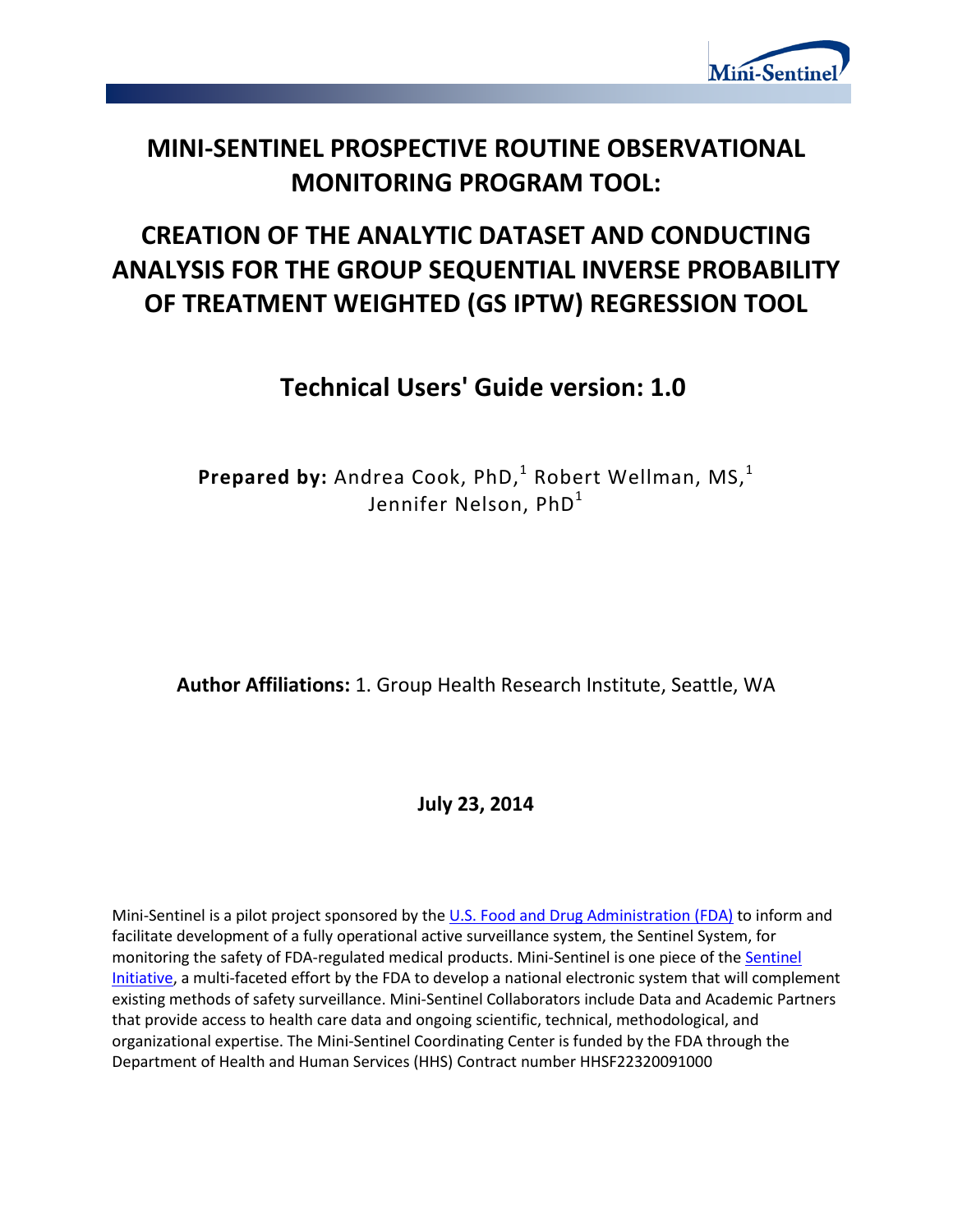

## **Table of Contents**

| $\mathbf{I}$                                                                                       |                                                                       |  |  |  |  |
|----------------------------------------------------------------------------------------------------|-----------------------------------------------------------------------|--|--|--|--|
| II.                                                                                                |                                                                       |  |  |  |  |
| III.                                                                                               |                                                                       |  |  |  |  |
| IV.                                                                                                |                                                                       |  |  |  |  |
| V.                                                                                                 | DATASET CREATION PROGRAM PARAMETER AND INPUT FILE SPECIFICATIONS  4 - |  |  |  |  |
| $A_{1}$<br>B <sub>1</sub><br>1.<br>2.<br>3.<br>$\boldsymbol{\mathcal{A}}$ .<br>5.<br>6.<br>$C_{1}$ |                                                                       |  |  |  |  |
| VI.                                                                                                |                                                                       |  |  |  |  |
| VII.                                                                                               |                                                                       |  |  |  |  |
| VIII.                                                                                              |                                                                       |  |  |  |  |
| IX.                                                                                                |                                                                       |  |  |  |  |
| X.                                                                                                 |                                                                       |  |  |  |  |
| A.                                                                                                 | a.<br>b.<br>C.                                                        |  |  |  |  |
| <b>B.</b><br>XI.                                                                                   |                                                                       |  |  |  |  |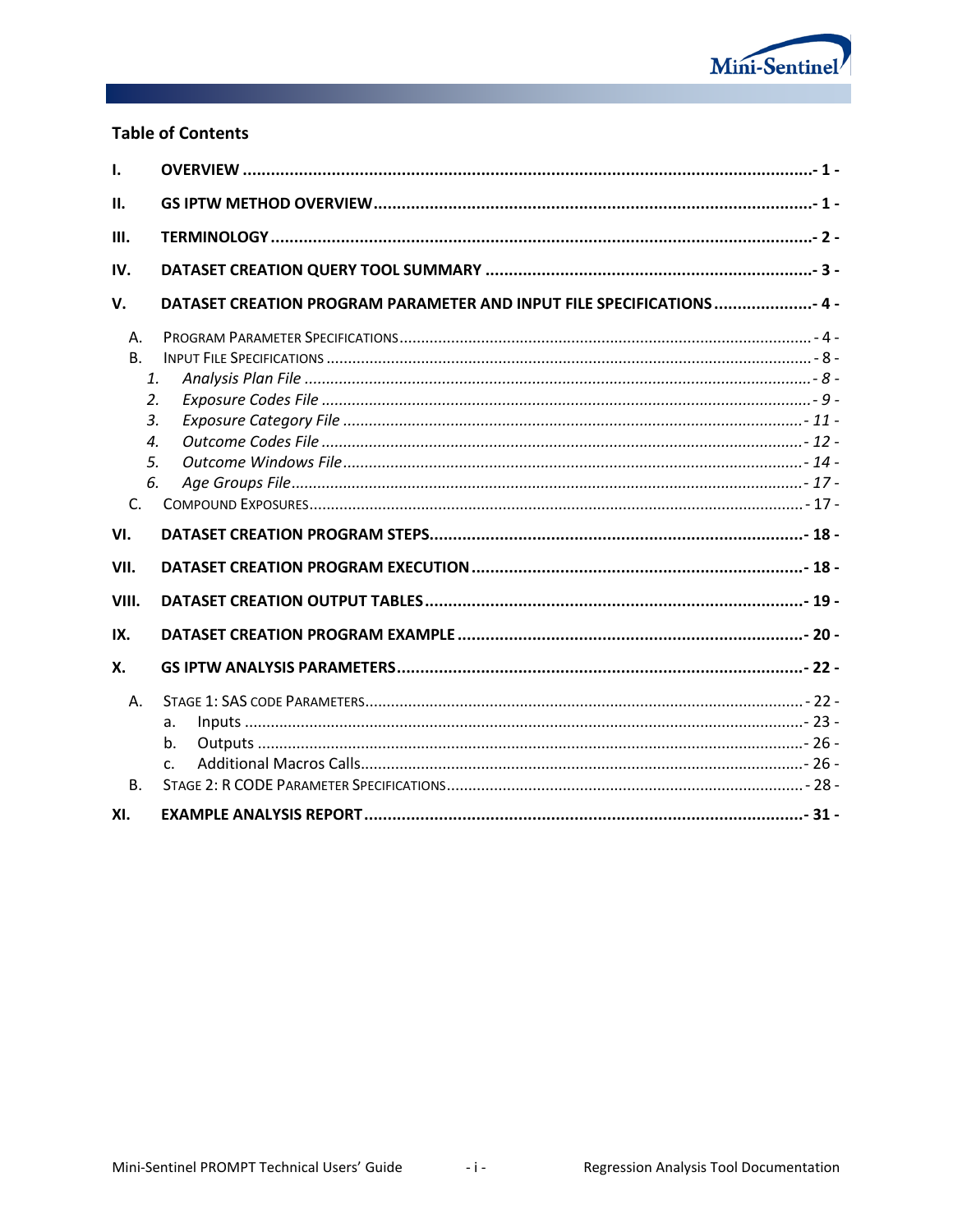

# **I. OVERVIEW**

The main purpose of this tool is to identify and extract a cohort of interest and use inverse probability of treatment weighted (IPTW) regression analysis to estimate the association between a medical product exposure and health outcome of interest that is adjusted for pre-specified confounders. This analysis can also be conducted repeatedly over time using group sequential methods. Specifically, a group sequential IPTW regression (GS IPTW) is implemented. The analytic dataset creation program is written in SAS and can be customized using various parameter settings that define exposures, outcomes, date ranges, age ranges, and other implementation details. Sections III through VIII describe the key program specifications and main assumptions underlying each of the query parameters for GS IPTW Dataset Creation Program version 1.0. Program specification requirements, formats, and default values of all parameters are defined. The second part of the documentation details the analysis parameters and discusses an example report from applying the GS IPTW method.

# **II. GS IPTW METHOD OVERVIEW**

Group Sequential regression using IPTW (GS IPTW) is a flexible approach for new user cohorts with short term exposures. The method is designed to perform site-stratified, inverse probability of treatment weighted (IPTW) estimation and group sequential testing in a distributed data setting where the quantity of interest is the overall adjusted risk difference (RD). Adjustment for confounding is achieved through the use of site-specific propensity score models that use pre-specified confounders to predict the probability of exposure to either the exposure of interest (EOI) or the comparator. An adjusted RD is then estimated where balance in baseline confounder distributions between exposure groups is achieved through the weighting of each observation (or strata) by the inverse of the predicted probability of exposure received. The variance of the risk difference is also calculated and corrected to account for variability in the estimation of the IPT weights. The site-specific adjusted RD and variance estimates are sent to a central location where they are combined to provide a single overall adjusted risk difference estimate and variance. Given the overall risk difference estimate and variance a standardized test statistic is calculated (RD/sqrt(var(RD))) and used to inform signaling for elevated risk or continuation of monitoring. The advantage of this approach is that it strongly controls for site confounding and has been shown to be as efficient as a non-stratified estimate when no site-level confounding exists. Additionally, only one event is required to be able to estimate a risk difference, making it well suited to a rare event scenario.

To incorporate group sequential monitoring, GS IPTW uses a non-parametric permutation approach that is particularly suited for rare outcomes (i.e., does not rely on large sample theoretical assumptions). Specifically, it flexibly simulates data under the null hypothesis of no difference between exposure groups (e.g.,  $H_0$ : RD=0). It uses the unifying boundary approach and defines the boundary based on the permuted data, incorporating the probability of stopping at earlier analysis times and type I error inflation due to repeated testing. The user can select a pre-specified number of analysis times, timing of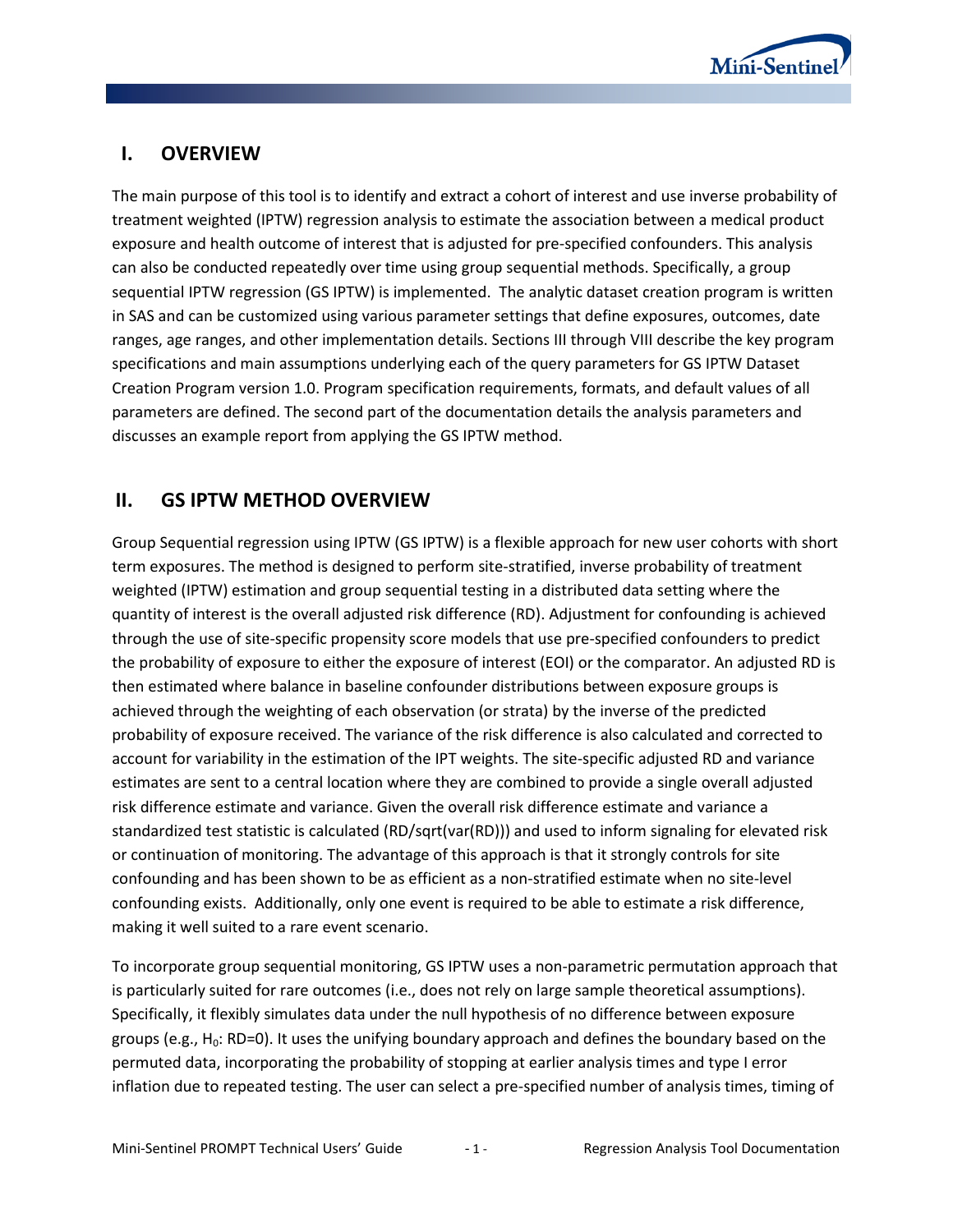

analyses (based on observed, or expected sample size, at each analysis time), and a total expected maximum sample size by the end of the assessment based on scientific, practical, and statistical preferences. Boundary shape is also user-specified and so can flexibly handle a number of scenarios. For example, a flatter boundary (e.g., a boundary with a constant signaling threshold over time) will, on average, signal earlier for lower elevated risk than a boundary that is more conservative; that is, it requires a stronger effect to signal at earlier analysis times. However, given the same sample size, a flatter boundary will have less power to signal later on during the surveillance period compared with boundaries that employ early conservatism by having a higher signaling threshold at earlier tests. The boundary values for GS IPTW are based on the standardized test statistic (as opposed to an errorspending or alpha-spending scale). Therefore, signal decision rules can be planned directly on the standardized scale of the risk quantity of interest rather than the alpha scale, and thus readily facilitate straightforward sequential design decision-making. In all, the following sequential analysis parameters must be specified: shape of the boundary (Pocock, O'Brien Flemming), planned testing frequency (e.g., 12 looks with the first look after 10,000 observations and then evenly spaced looks after that point or 12 looks with the first look after 1 year and quarterly looks after that), and total maximum sample size at end of surveillance. Once specified, the signaling boundary at each analysis time point can be computed based both on these input parameters as well as the permuted score test statistic under the null.

### **III. TERMINOLOGY**

In the interest of simplicity, the term "scenario" is used throughout this document to refer to a set of parameters and criteria used to define an execution of the dataset creation query. The "requester" refers to an individual (or group of individuals) who initiates the query request and defines the scenarios. The term "analyst refers to an individual who creates Input Files for the request and distributes the query to the Data Partners.

The terms "exposure", "exposure of interest", and "comparison exposure" are used to represent exposure to a medical product or procedure as defined by the query requester. The exposure of interest will generally be a product/procedure newly on the market (the product/procedure under surveillance) and the comparison exposure a product with a known safety profile (that serves to establish baseline risk). An exposure can be defined using any set of pharmacy and/or procedure codes found in the Mini-Sentinel Common Data Model (MSCDM). For example, exposure to a drug product dispensed in the outpatient setting can be defined as observation of one or more National Drug Codes (NDCs) in the pharmacy dispensing file, whereas exposure to a vaccine can be defined based on observation of specific procedure codes in the procedure file.

The terms "outcome", "event", and "event of interest" are used to represent the occurrence of a diagnosis as defined by the query analyst. An event can therefore be defined using any set of diagnosis and/or procedure codes found in the MSCDM.

The term "claim" is used to represent an outpatient pharmacy dispensing or medical encounter/record with any of the codes for the exposure(s), event(s) or condition(s) of interest.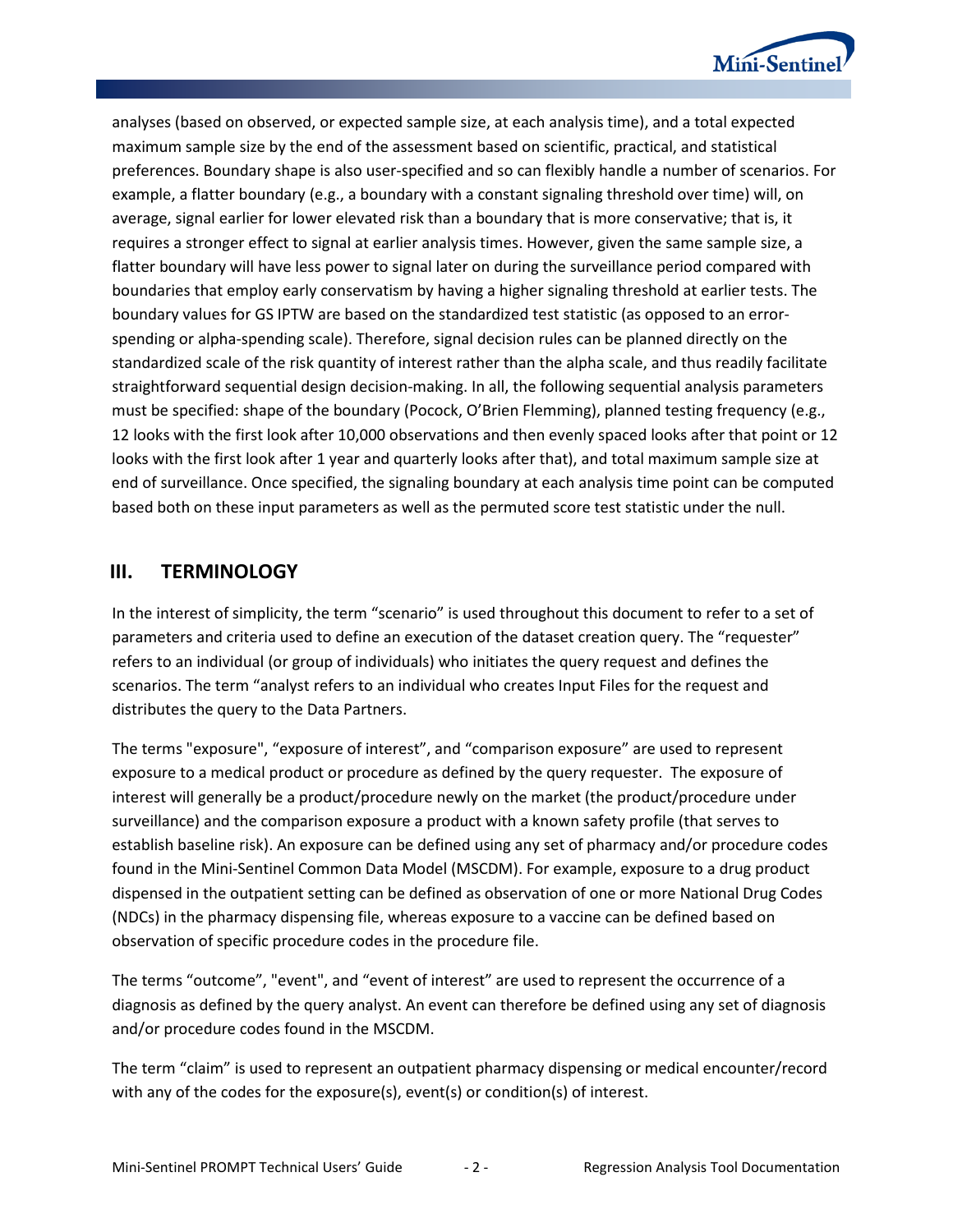

The term "member" is used to represent an individual with relevant criteria for enrollment, exposure(s), event(s) and condition(s) (as specified by the query parameters). A member can be further defined as a "user" if evidence of use of exposure(s) of interest is observed. Whenever a user is identified, the service date on the claim of the exposure of interest observed during the relevant period of interest is labeled the "index date".

The term "risk window" is used to represent the range of days, as measured from the index date of a particular member, in which outcomes or events of interest are required to occur in order to be included in the analysis. Similarly, the term "exclusion window" is used to represent the range of days, as measured from the index date of a particular member, in which occurrence of outcomes or events of interest disqualify the member from inclusion in analysis.

The term "study start" refers to the calendar day on which safety surveillance begins. Exposure data starting on this day are potentially eligible for inclusion in the analytic data set.

The term "look" refers to a single analysis within a sequential analysis framework. A look corresponds to a point in time at which data will be pulled from the MSCDM and analyzed for evidence of a safety signal. For a planned sequential analysis, the number and timing of looks will be planned in advance. The current analysis day is the last day for which exposure data is potentially eligible for inclusion in the analytic data set. It is expected that the current analysis day corresponds to a particular planned look and that data through the latest possible outcome risk window is complete.

# **IV. DATASET CREATION QUERY TOOL SUMMARY**

Dataset creation query fool is used to create an analytic data set compatible with the specifications required by the GS IPTW regression analysis. The analytic data set created by tool contains grouped data among a cohort of members treated with exposure(s) of interest or a comparator exposure during a period defined by a start date and an analysis day (*i.e.*, the query period where study day 1 corresponds to the start date). Data are aggregated by exposure status and confounder strata, whereby each row of the data set includes information about the frequency of select event(s) and the number of members (or person-time at risk) in each exposure-confounder stratum.

One run of tool generates one aggregated analytic data set (SAS table) and an optional individual level analytic data set. For more details on output tables, please see [Section VIII](#page-20-0) Each run of tool performs a complete refresh of the data from the study start to the current analysis time.

The tool requires the specification of several parameters to define a scenario. These include program parameters to specify a request identifier, scenario label, query period, and age range(s). The names of six input files (built as SAS datasets) containing several parameters must also be specified.

The first input file is the [Analysis Plan](#page-9-0) File which defines the timing of the sequential analyses. The second input file is th[e Exposure Codes](#page-10-0) File which defines categories of exposures. The third file is the [Exposure Categories File](#page-12-0) which identifies and codes the exposures of interest. The fourth file is the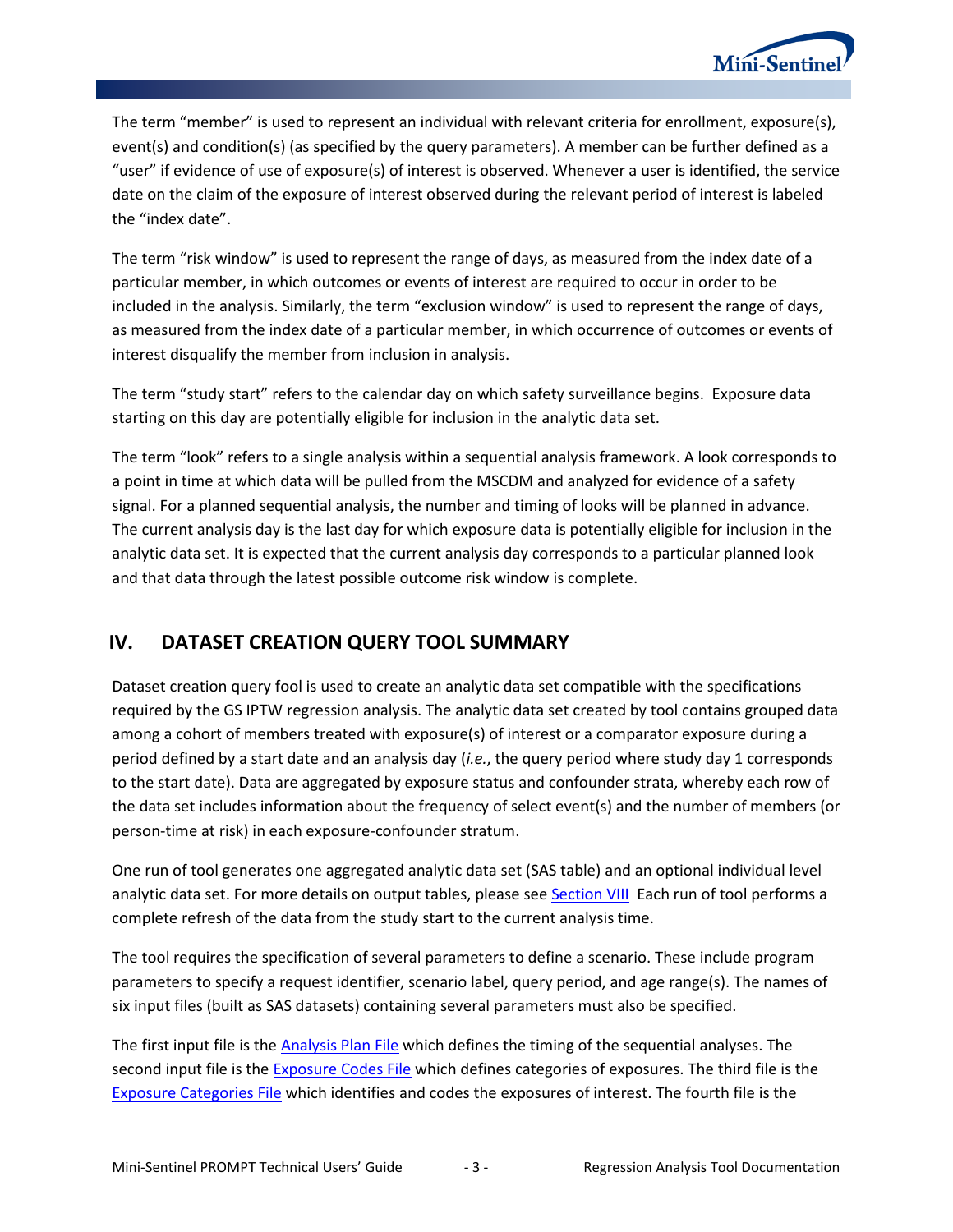

[Outcome Codes File](#page-13-0) which defines events of interest. The fifth file is the [Outcome Windows File](#page-15-0) which is used to define the risk and exclusion windows for events of interest. The sixth file is the [Age Groups File;](#page-17-0) it lists the age categories to be retained in the final analysis set.

All parameters and input file specifications are described in [Section IV.](#page-5-0)

The default behavior of AM3DP is that exposures of interest correspond directly to exposure categories. An optional SAS macro can be used to enable exposure of interest definitions that rely on multiple separate exposures. For more details on this option, please see **Section V.C.** 

# <span id="page-5-0"></span>**V. DATASET CREATION PROGRAM PARAMETER AND INPUT FILE SPECIFICATIONS**

### <span id="page-5-1"></span>**A. PROGRAM PARAMETER SPECIFICATIONS**

There are 12 main [program parameters](#page-5-1) that must be specified. These include a request identifier, scenario label, study start date and current analysis day for the query period, age stratifications, an indicator for production of individual level data set, and six input files (Analysis Plan, [Exposure Codes,](#page-10-0) Exposure Categories, Outcome Codes, Outcome Windows, and Age [Groups\)](#page-17-0). Three of these parameters are specified by the requester; nine parameters are specified by the request programmer, based on information provided by the requester.

[Table 1](#page-5-2) contains detailed specifications for each of these required parameters.

| <b>Parameter</b>   | <b>Field Name</b> | <b>Description</b>                                                   |
|--------------------|-------------------|----------------------------------------------------------------------|
| Request Identifier | <b>REQUESTID</b>  | <b>Details:</b> a prefix added to output log and list files to track |
|                    |                   | the various executions of the program.                               |
|                    |                   | Defined by: Request programmer                                       |
|                    |                   | Input type: Required                                                 |
|                    |                   | Format: Alphanumeric                                                 |
|                    |                   | Example: REQUESTID =to08_seqmeth_wp1_b2                              |
| Scenario Label     | ANASET PREFIX     | Details: a prefix added to output SAS data sets to track the         |
|                    |                   | various executions of the program.                                   |
|                    |                   | Note: Cannot exceed 7 characters.                                    |
|                    |                   | Defined by: Request programmer                                       |
|                    |                   | Input type: Required                                                 |
|                    |                   | Format: Alphanumeric                                                 |
|                    |                   | <b>Example: ANASET PREFIX = mmrv</b>                                 |

<span id="page-5-2"></span>**Table 1. Main Program Parameter Specification**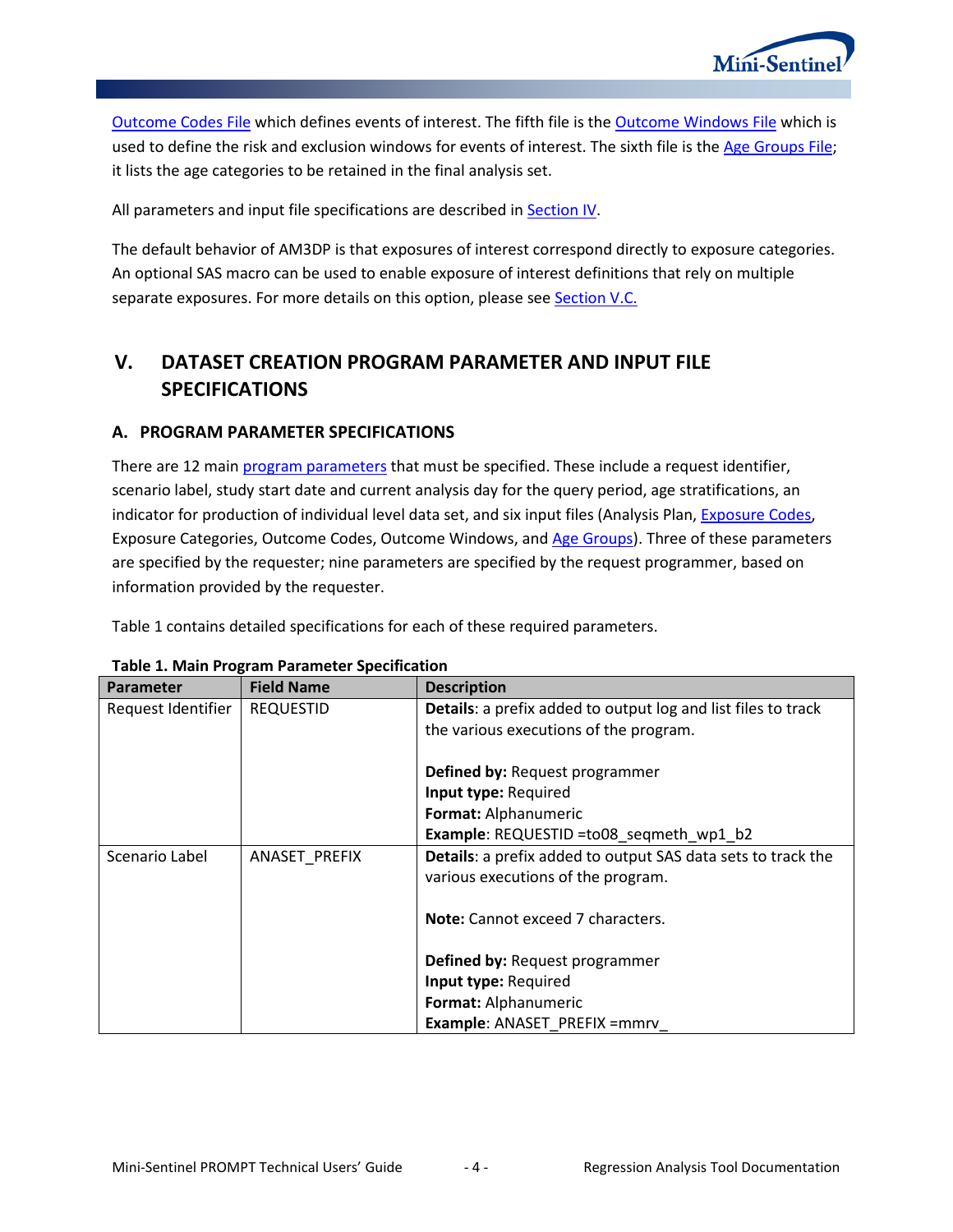

| Parameter               | <b>Field Name</b> | <b>Description</b>                                              |
|-------------------------|-------------------|-----------------------------------------------------------------|
| Query Start Date        | ANASTART          | Details: date for the start of the query identification period. |
|                         |                   | If ANASTART =06Sep2005, only treatment episodes initiated       |
|                         |                   | on or after this date will be considered.                       |
|                         |                   |                                                                 |
|                         |                   | Defined by: Requester                                           |
|                         |                   | Input type: Required                                            |
|                         |                   | Format: ddmmmyyyy                                               |
|                         |                   | Example: ANASTART =06Sep2005                                    |
| Analysis Day            | ANADAY            | Details: last day of the query identification period,           |
|                         |                   | measured in study days. If ANADAY=14, only treatment            |
|                         |                   | episodes initiated in the 14 days beginning with ANASTART       |
|                         |                   | will be considered.                                             |
|                         |                   | Note: ANASTART corresponds to study day 1. It is expected,      |
|                         |                   | but not enforced, that ANADAY corresponds to the study          |
|                         |                   | day of a planned look in the Analysis Plan File.                |
|                         |                   |                                                                 |
|                         |                   | Defined by: Requester                                           |
|                         |                   | Input type: Required                                            |
|                         |                   | Format: numeric                                                 |
|                         |                   | Example: ANADAY = 2681                                          |
| <b>Individual Level</b> | KEEP_IND_LEVEL    | Details: used to specify the optional storage of an individual  |
| Creation                |                   | level data set. If KEEP_IND_LEVEL =Y then the individual        |
|                         |                   | level data set is saved locally at the DP site, otherwise it is |
|                         |                   | erased upon program completion.                                 |
|                         |                   |                                                                 |
|                         |                   | Note: the interim level data set is required by the             |
|                         |                   | distributed portion of the risk difference (RD) regression      |
|                         |                   | analysis code.                                                  |
|                         |                   | Named by: Request Programmer                                    |
|                         |                   | Input type: Optional                                            |
|                         |                   | Format: .sas7bdat                                               |
|                         |                   | Example: KEEP_IND_LEVEL =Y                                      |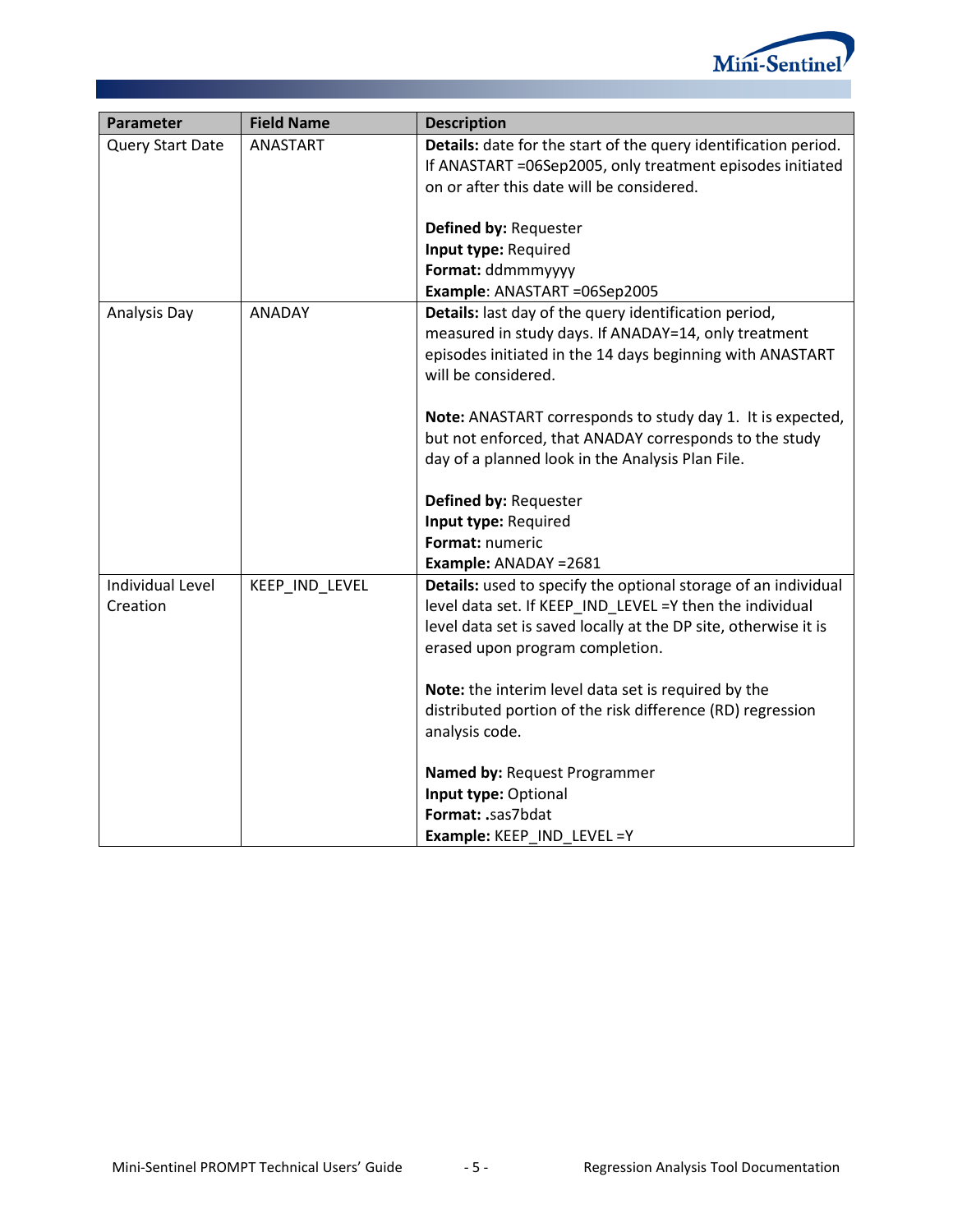

| Parameter                 | <b>Field Name</b> | <b>Description</b>                                                  |
|---------------------------|-------------------|---------------------------------------------------------------------|
| Age Group                 | AGE_STRAT         | <b>Details:</b> age group categories for reporting. Specifying this |
| <b>Definitions</b>        |                   | parameter will (1) restrict to certain age groups and (2)           |
|                           |                   | specify how age groups will be stratified in the result tables.     |
|                           |                   | For example, to have results stratified by 20 year                  |
|                           |                   | increments for members 40-99 years of age, AGESTRAT=40-             |
|                           |                   | 59 60-79 80-99 would be entered.                                    |
|                           |                   | Note 1: age is determined at the index date.                        |
|                           |                   | Note 2: various units of time can be used. Valid values are:        |
|                           |                   | $D:$ days                                                           |
|                           |                   | W: weeks                                                            |
|                           |                   | Q: quarters                                                         |
|                           |                   | M: months                                                           |
|                           |                   | Y: years (default value)                                            |
|                           |                   | Note 3: lower value is binding. If AGESTRAT=0-5 5-10, then          |
|                           |                   | all 5 year olds will be placed in the second age group. If          |
|                           |                   | AGESTRAT=0-5 6-10, then all 5 year olds will be placed in           |
|                           |                   | the first age group.                                                |
|                           |                   | For example, to have results stratified by 6 month                  |
|                           |                   | increments for the first two years of life and then by 2 year       |
|                           |                   | increments until the age of 6, AGESTRAT = 00M-05M 06M-              |
|                           |                   | 11M 12M-17M 18M-23M 02Y-03Y 04Y-05Y needs to be                     |
|                           |                   | entered.                                                            |
|                           |                   | Defined by: Requester                                               |
|                           |                   | Input type: Required                                                |
|                           |                   | Format: AA-AA BB-BB ZZ-ZZ                                           |
|                           |                   | Example: AGE STRAT=%str(00m-10m 11m-12m 13m-14m                     |
|                           |                   | 15m-16m 17m-19m 20m-23m 24m+)                                       |
| <b>Analysis Plan File</b> | LOOK_PLAN         | Details: name of the SAS dataset defining the look times of         |
|                           |                   | previous through current analyses. For specific details on          |
|                           |                   | the content of this file, see Section IV.B.1.                       |
|                           |                   | Named by: Request programmer                                        |
|                           |                   | Input type: Required                                                |
|                           |                   | Format: .sas7bdat                                                   |
|                           |                   | Example: LOOK PLAN=mmrv anaplan 2681                                |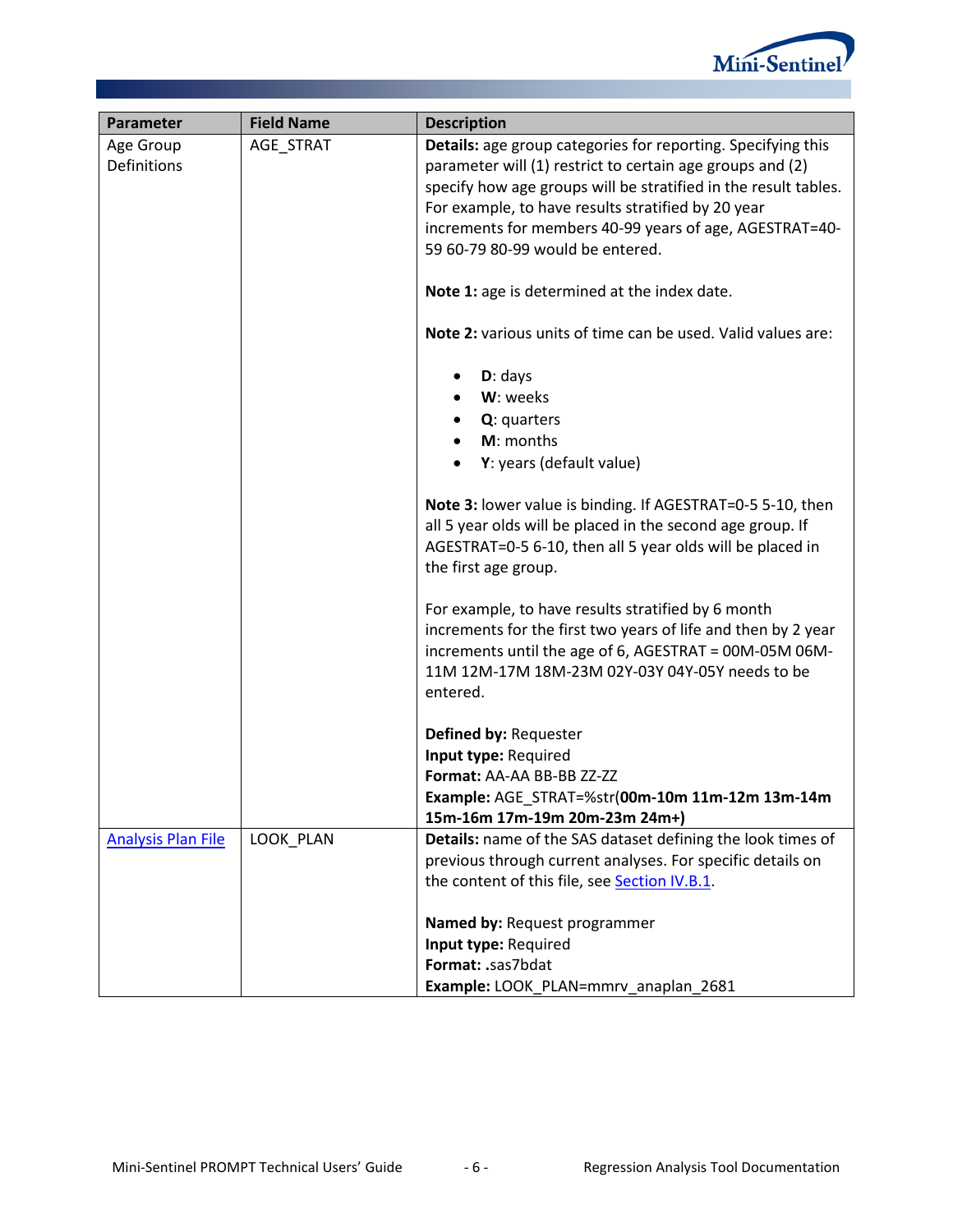

| Parameter             | <b>Field Name</b>      | <b>Description</b>                                                |
|-----------------------|------------------------|-------------------------------------------------------------------|
| <b>Exposure Codes</b> | EXPOSURE_CODES         | <b>Details:</b> name of the SAS dataset defining the query        |
| File                  |                        | exposures of interest. It lists the codes of interest and their   |
|                       |                        | corresponding code type (e.g. NDC or PX-C4). For specific         |
|                       |                        | details on the content of this file, see Section IV.B.2.          |
|                       |                        |                                                                   |
|                       |                        | Named by: Request programmer                                      |
|                       |                        | Input type: Required                                              |
|                       |                        | Format: .sas7bdat                                                 |
|                       |                        | Example: EXPOSURE_CODES=mmrv_exposures                            |
| <b>Exposure</b>       | EXPOSURE_CATS          | <b>Details:</b> name of the SAS dataset mapping exposure          |
| <b>Category File</b>  |                        | categories to a numeric value. For simple analyses the            |
|                       |                        | exposure class of interest will be equated with 1 and the         |
|                       |                        | comparison group with 0. For specific details on the              |
|                       |                        | content of this file, see Section IV.B.3.                         |
|                       |                        | Named by: Request programmer                                      |
|                       |                        | Input type: Required                                              |
|                       |                        | Format: .sas7bdat                                                 |
|                       |                        | Example: EXPOSURE_CATS=mmrv_exposureCats                          |
| <b>Outcome Codes</b>  | OUTCOME_CODES          | Details: name of the SAS dataset defining the outcomes of         |
| File                  |                        | interest. It lists the codes of interest, corresponding code      |
|                       |                        | type (e.g. DX-09) and an outcome number to enable pulling         |
|                       |                        | data for the analysis of multiple outcomes at once. For           |
|                       |                        | specific details on the content of this file, see Section IV.B.4. |
|                       |                        |                                                                   |
|                       |                        | Named by: Request programmer                                      |
|                       |                        | Input type: Required                                              |
|                       |                        | Format: .sas7bdat                                                 |
|                       |                        | Example: OUTCOME_CODES=mmrv_outcomes                              |
| <b>Outcome</b>        | <b>OUTCOME WINDOWS</b> | Details: name of the SAS dataset defining, for each outcome       |
| <b>Windows File</b>   |                        | of interest, the risk and exclusion windows as well as care       |
|                       |                        | settings for each outcome definition and exclusion criteria.      |
|                       |                        | For specific details on the content of this file, see Section     |
|                       |                        | <b>IV.B.5.</b>                                                    |
|                       |                        | Named by: Request programmer                                      |
|                       |                        | Input type: Required                                              |
|                       |                        | Format: .sas7bdat                                                 |
|                       |                        | Example: OUTCOME_WINDOWS=mmrv_windows                             |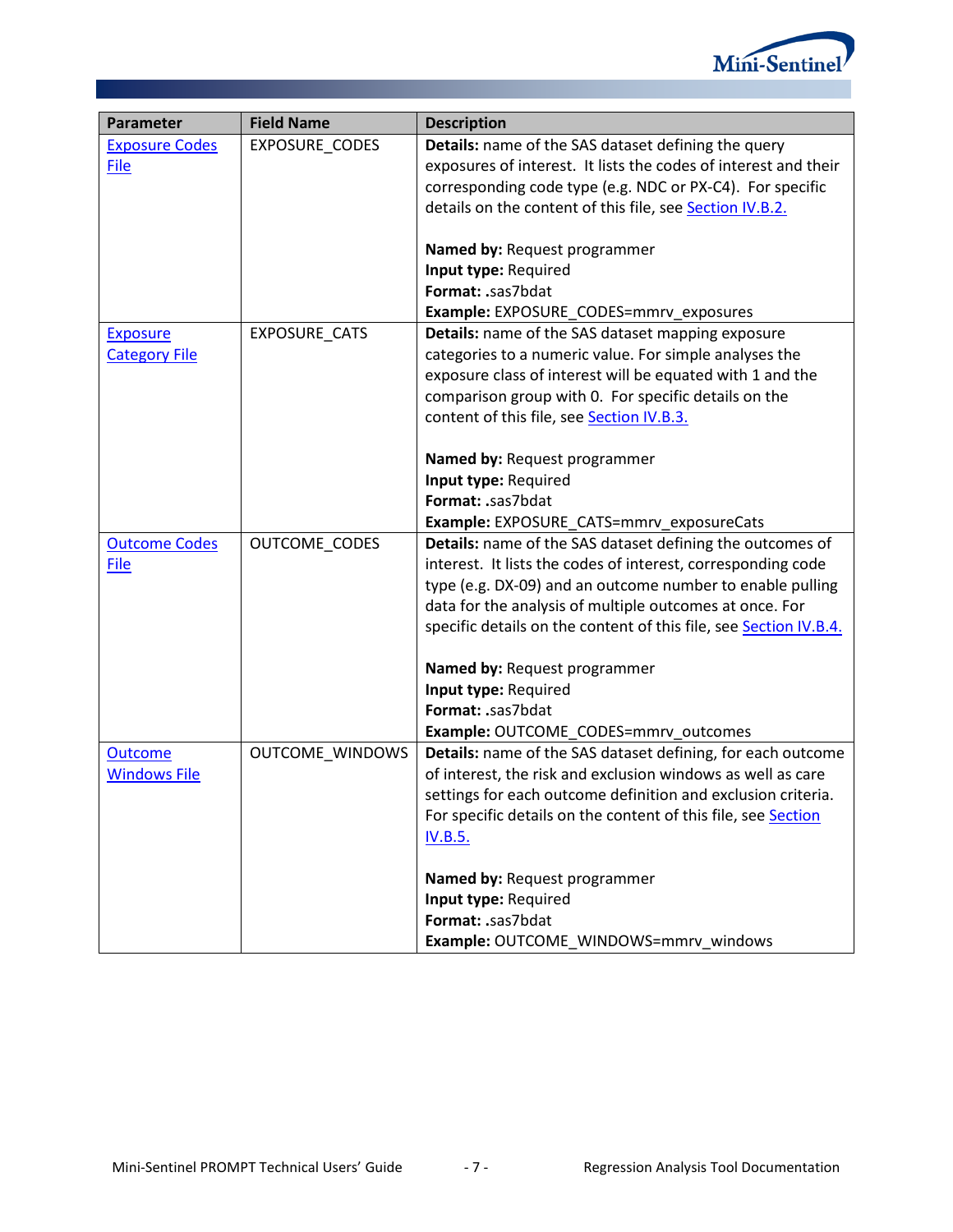

| Parameter                 | <b>Field Name</b> | <b>Description</b>                                                                                                                                                                       |
|---------------------------|-------------------|------------------------------------------------------------------------------------------------------------------------------------------------------------------------------------------|
| Age Groups of<br>Interest | <b>AGEGROUPS</b>  | <b>Details:</b> name of the SAS dataset listing the age strata<br>(defined via the Age Group Definitions parameter) of<br>interest, all strata not listed in this table will be excluded |
|                           |                   | from the final analytic tables. For specific details on the<br>content of this file, see Section IV.B.6.                                                                                 |
|                           |                   | <b>Named by: Request programmer</b>                                                                                                                                                      |
|                           |                   | Input type: Required                                                                                                                                                                     |
|                           |                   | <b>Format: .sas7bdat</b>                                                                                                                                                                 |
|                           |                   | <b>Example: AGEGROUPS = mmrv ageGroups</b>                                                                                                                                               |

#### **B. INPUT FILE SPECIFICATIONS**

In addition to the 12 main program parameters, several required parameters must be specified in the Analysis Plan, Exposure Codes, Exposure Categories, Outcome Codes, Outcome Windows, and Age Groups files.

### <span id="page-9-0"></span>**1. Analysis Plan File**

The **[Analysis Plan File](#page-9-0)** is required. The analysis plan is required at the time of querying the MS-CDM because analysis times define a level of stratification that data aggregation must reflect for flexibility to conduct analyses we would specify the stratification to be either at weekly or monthly intervals. We will have a separate look plan file to conduct the formal analyses specified in the analysis program for GS GEE. There are two required parameters that must be specified; both must be specified by the analyst.

| <b>Parameter</b> | <b>Field Name</b> | <b>Description</b>                                                       |
|------------------|-------------------|--------------------------------------------------------------------------|
| Look Number      | <b>LOOK</b>       | Details: index of a particular analysis within a sequential analysis     |
|                  |                   | plan. Table should have rows corresponding to looks 1n. The              |
|                  |                   | current analysis for which the data is being pulled should               |
|                  |                   | correspond to one of these looks (not necessarily the last one).         |
|                  |                   | Defined by: Requester                                                    |
|                  |                   | Input type: Required                                                     |
|                  |                   | <b>Format: Numeric</b>                                                   |
|                  |                   | Example: 3                                                               |
| Look Study Day   | <b>STOPDAY</b>    | <b>Details:</b> last study day contributing data to the analysis for the |
|                  |                   | given look.                                                              |
|                  |                   | <b>Defined by: Requester</b>                                             |
|                  |                   | Input type: Required                                                     |
|                  |                   | <b>Format: Numeric</b>                                                   |
|                  |                   | Example: 21                                                              |

|  |  |  |  | Table 2. Analysis Plan File Specification |
|--|--|--|--|-------------------------------------------|
|--|--|--|--|-------------------------------------------|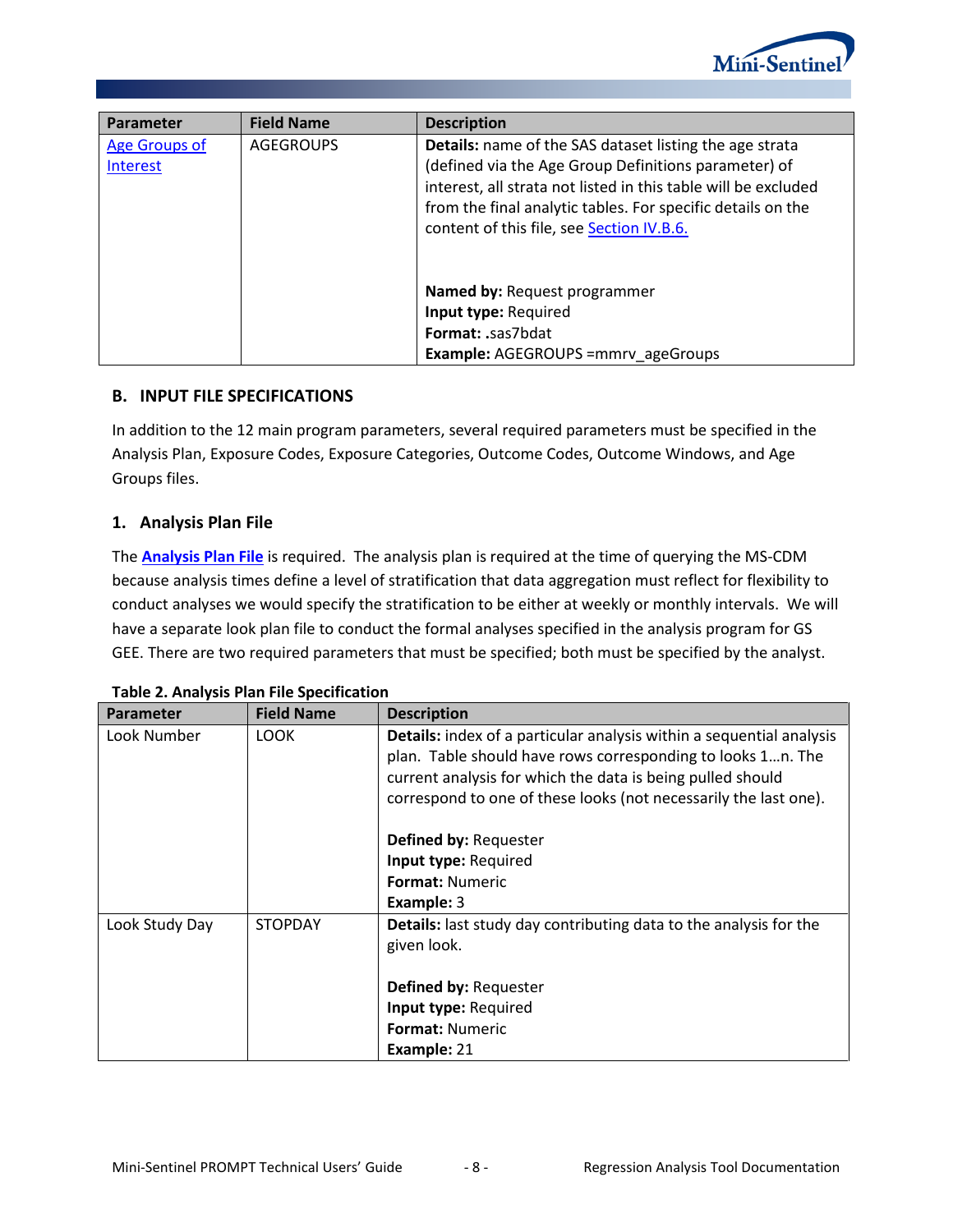

### <span id="page-10-0"></span>**2. Exposure Codes File**

The **Exposure Codes File is required.** It contains the comprehensive set of codes used to define the exposure classes which are used to define exposures of interest. National Drug Codes (NDCs), ICD-9-CM procedure codes, or Healthcare Common Procedure Coding System (HCPCS) codes can be used to define exposure(s) of interest. Exposure(s) can be defined using any mix of allowed code types.

The structure of the **[Exposure Codes File](#page-10-0)** must reflect how codes should be queried to define a unique exposure. The GROUP field is used to group all codes pertaining to a given exposure of interest. For example, a group for "Exposure1" could be defined by all NDCs for any oral forms of anti-diabetic medications, a group for "Exposure2" by a mix of NDC and HCPCS codes for certain insulin products, and another group for "Exposure3" by only those NDCs for a recently approved oral form of anti-diabetic medication.

There are four required parameters that must be specified; all four must be specified by the requester.

[Table 3](#page-10-1) below describes specifications for the **Exposure Codes File**.

| <b>Parameter</b> | <b>Field Name</b> | <b>Description</b>                                                          |
|------------------|-------------------|-----------------------------------------------------------------------------|
| Query Code       | <b>CODECAT</b>    | <b>Details:</b> data type for code system being used, corresponding to data |
| Category         |                   | tables within the MS-CDM.                                                   |
|                  |                   |                                                                             |
|                  |                   | Valid values are:                                                           |
|                  |                   | <b>NDC:</b> NDC codes contain in dispensings table<br>$\bullet$             |
|                  |                   | PX: Procedure codes contained in procedure table<br>$\bullet$               |
|                  |                   | <b>Defined by: Requester, with support from the Mini-Sentinel</b>           |
|                  |                   | Operations Center (MSOC) as needed                                          |
|                  |                   |                                                                             |
|                  |                   | Input type: Required                                                        |
|                  |                   | Format: Alphanumeric; SAS character \$3                                     |
|                  |                   | Example: PX                                                                 |

#### <span id="page-10-1"></span>**Table 3. Exposure Codes File Specification**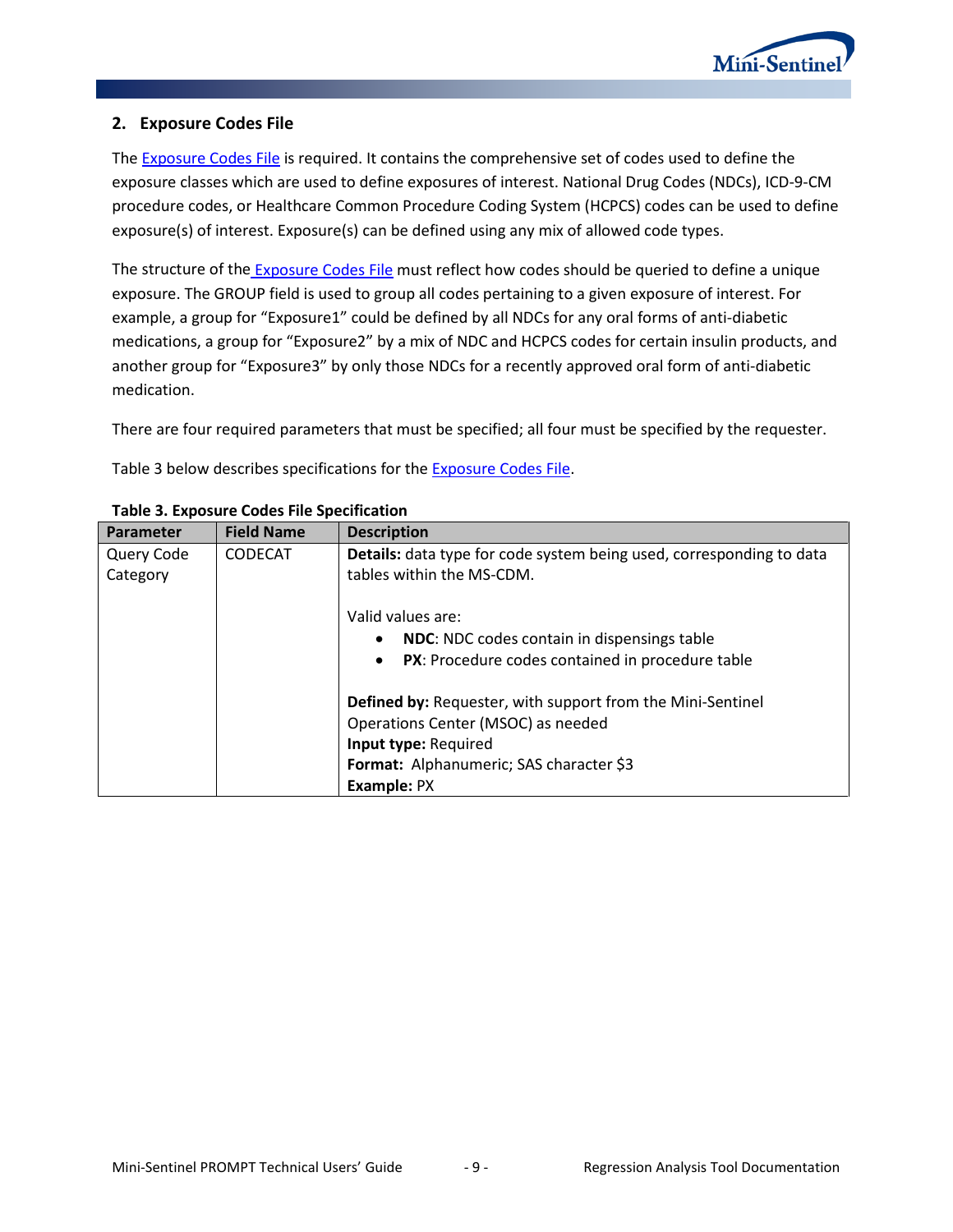

| Parameter   | <b>Field Name</b> | <b>Description</b>                                                   |
|-------------|-------------------|----------------------------------------------------------------------|
| Query Code  | <b>CODETYPE</b>   | Details: type of each procedure and/or drug code value included in   |
| <b>Type</b> |                   | the CODE field (below) of this file.                                 |
|             |                   |                                                                      |
|             |                   | Valid values are:                                                    |
|             |                   | <b>NDC</b>                                                           |
|             |                   | NDC: length inferred from code field                                 |
|             |                   | <b>PX</b>                                                            |
|             |                   | 09: ICD-9-CM procedure<br>$\bullet$                                  |
|             |                   | 10: ICD-10-CM procedure<br>$\bullet$                                 |
|             |                   | 11: ICD-11-CM procedure<br>$\bullet$                                 |
|             |                   | C4: CPT-4 procedure (i.e., HCPCS Level I)<br>$\bullet$               |
|             |                   | HC: HCPCS procedure (i.e., HCPCS Level II)<br>$\bullet$              |
|             |                   | H3: HCPCS Level III procedure<br>$\bullet$                           |
|             |                   | <b>C2: CPT Category II procedure</b><br>$\bullet$                    |
|             |                   | <b>C3: CPT Category III procedure</b><br>$\bullet$                   |
|             |                   | Defined by: Requester, with support from the Mini-Sentinel           |
|             |                   | Operations Center (MSOC) as needed                                   |
|             |                   | Input type: Required                                                 |
|             |                   | Format: Alphanumeric; SAS character \$3                              |
|             |                   | Example: C4                                                          |
| Code        | <b>CODE</b>       | Details: NDC and/or procedure code values to be used to define the   |
|             |                   | exposure(s) of interest.                                             |
|             |                   |                                                                      |
|             |                   | Note 1: remove decimal points from the code value.                   |
|             |                   | Note 2: CODETYPE must be consistent with the expected format of the  |
|             |                   | CODE value (e.g., the program will not find any valid matches in the |
|             |                   | data for CODETYPE=PXC4 and a 3-digit code value).                    |
|             |                   | Named by: Requester                                                  |
|             |                   | Input type: Required                                                 |
|             |                   | Format: Alphanumeric; SAS character \$11                             |
|             |                   | <b>Example: 90710</b>                                                |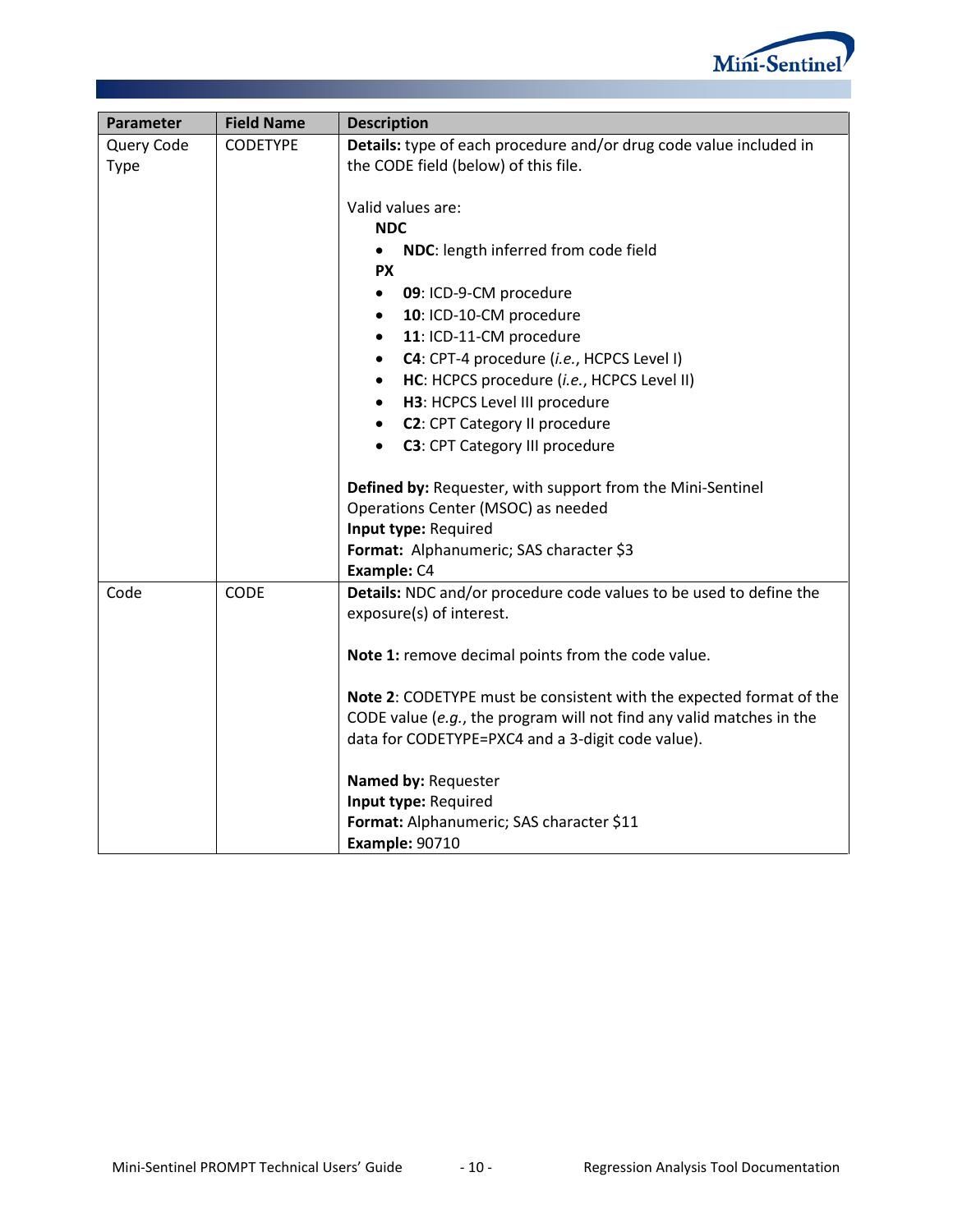

| Parameter | <b>Field Name</b> | <b>Description</b>                                                   |
|-----------|-------------------|----------------------------------------------------------------------|
| Exposure  | <b>CLASS</b>      | Details: label for the exposure class to which the code corresponds. |
| Class     |                   | Class values may correspond directly to exposures of interest (e.g.  |
|           |                   | MMRV) or to exposure classes that are used together to define a      |
|           |                   | compound exposure of interest (e.g. MMR and V are two separate       |
|           |                   | class values that could be used together to define a comparison      |
|           |                   | exposure group of MMR+V).                                            |
|           |                   | Note 1: remove decimal points from the code value.                   |
|           |                   |                                                                      |
|           |                   | Note 2: CODETYPE must be consistent with the expected format of the  |
|           |                   | CODE value (e.g., the program will not find any valid matches in the |
|           |                   | data for CODETYPE=PXC4 and a 3-digit code value).                    |
|           |                   | Note 3: see Section IV.C. For more details on defining compound      |
|           |                   | exposure classes (such as MMR+V).                                    |
|           |                   |                                                                      |
|           |                   | Named by: Requester                                                  |
|           |                   | Input type: Required                                                 |
|           |                   | Format: Alphanumeric; SAS character \$10                             |
|           |                   | Example: MMRV                                                        |

#### <span id="page-12-0"></span>**3. Exposure Category File**

The [Exposure Category](#page-12-0) File is required. It contains the comprehensive list of exposures of interest and comparison exposures and assigns each a numeric code for the purpose of analysis. In most simple analyses, the exposure of interest should be assigned as 1 and the comparison exposure as 0. This assignment can then be used directly by the analysis programs without further modification.

The freedom to assign any codes is to facilitate pulling data for multiple analyses at once. For example, using a sensitivity analyses with alternative exposure definitions. At this time, analysis code requires a binary exposure variable and data pulls with multiple exposure codes will need to be further processed prior to running the analysis.

There are two required parameters that must be specified; both must be specified by the requester.

<span id="page-12-1"></span>[Table 4](#page-12-1) describes the specification for the [Exposure Category](#page-12-0) File.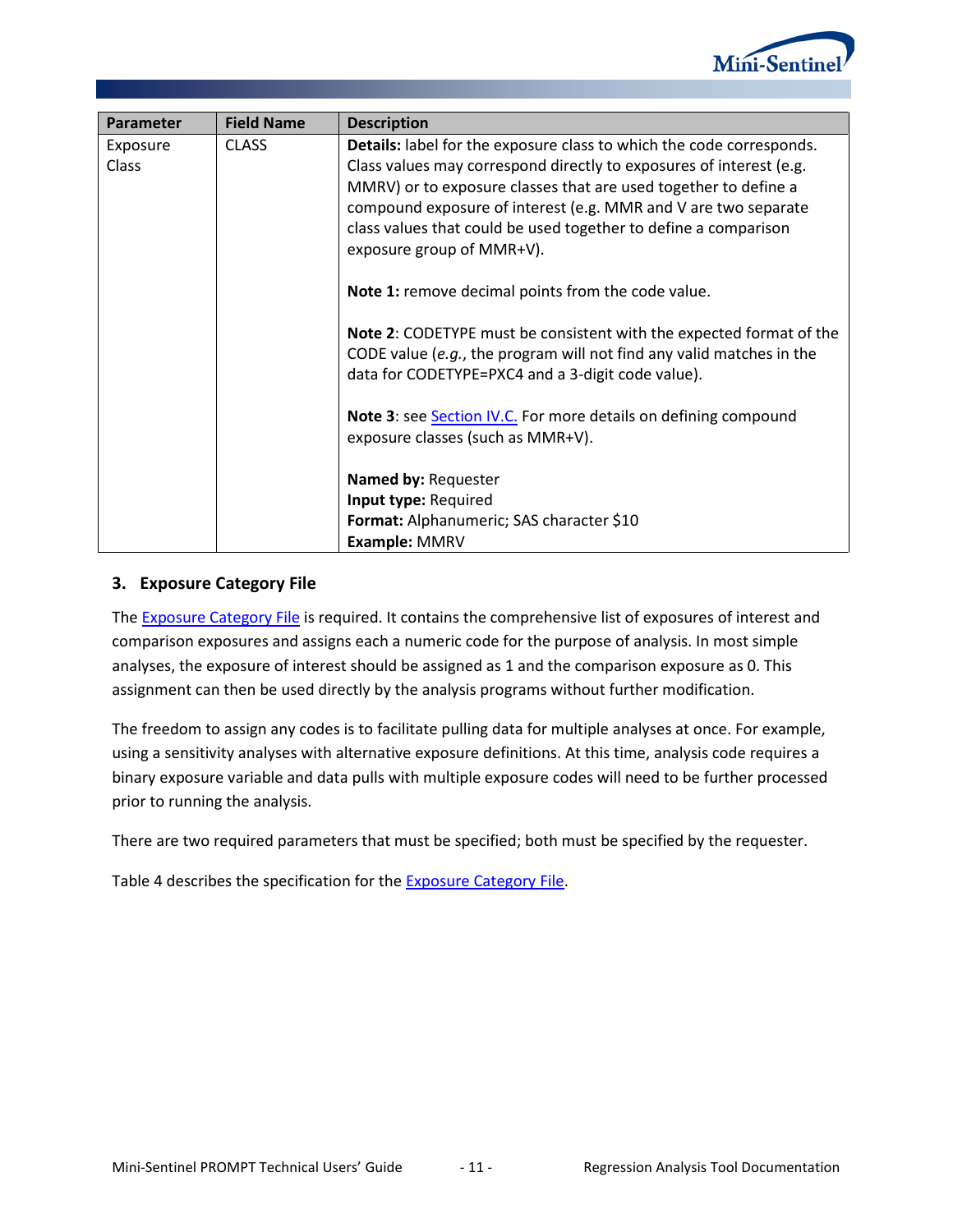

| Parameter             | <b>Variable</b><br><b>Name</b> | <b>Description</b>                                                                                          |
|-----------------------|--------------------------------|-------------------------------------------------------------------------------------------------------------|
| Class<br><b>CLASS</b> |                                | <b>Details:</b> standardized name used to refer to a query GROUP for<br>event(s) of interest to be queried. |
|                       |                                | Note 1: must match a CLASS value from the Exposure Codes File or<br>a variable name defined in the optional |
|                       |                                | assign_compound_exposure() program described in Section IV.C.                                               |
|                       |                                | Named by: Requester                                                                                         |
|                       |                                | Input type: Required                                                                                        |
|                       |                                | Format: Alphanumeric; SAS character \$10; no special characters                                             |
|                       |                                | (e.g., commas, periods, hyphens, etc) allowed, and underscores                                              |
|                       |                                | must be used to mark spaces.                                                                                |
|                       |                                | Example: MMR_V                                                                                              |
| Name of Event         | <b>EXPANACAT</b>               | Details: contains names of subgroups of event codes in this file.                                           |
| Subgroup              |                                | This variable is not used by the MP algorithm but it is useful for                                          |
|                       |                                | tracking purposes.                                                                                          |
|                       |                                | Named by: Requester                                                                                         |
|                       |                                | Input type: Required                                                                                        |
|                       |                                | <b>Format: Numeric</b>                                                                                      |
|                       |                                | Example: 0                                                                                                  |

### **Table 4. Exposure Category File Specification**

#### <span id="page-13-0"></span>**4. Outcome Codes File**

The **Outcome Codes File** is required. It contains the comprehensive set of codes used to refine the definition of the event(s) of interest. Event(s) of interest can be defined using any mix of ICD-9-CM diagnosis codes.

There are five required parameters that must be specified; four must be specified by the requester.

<span id="page-13-1"></span>[Table 5](#page-13-1) contains detailed specifications for the [Outcomes](#page-13-0) File.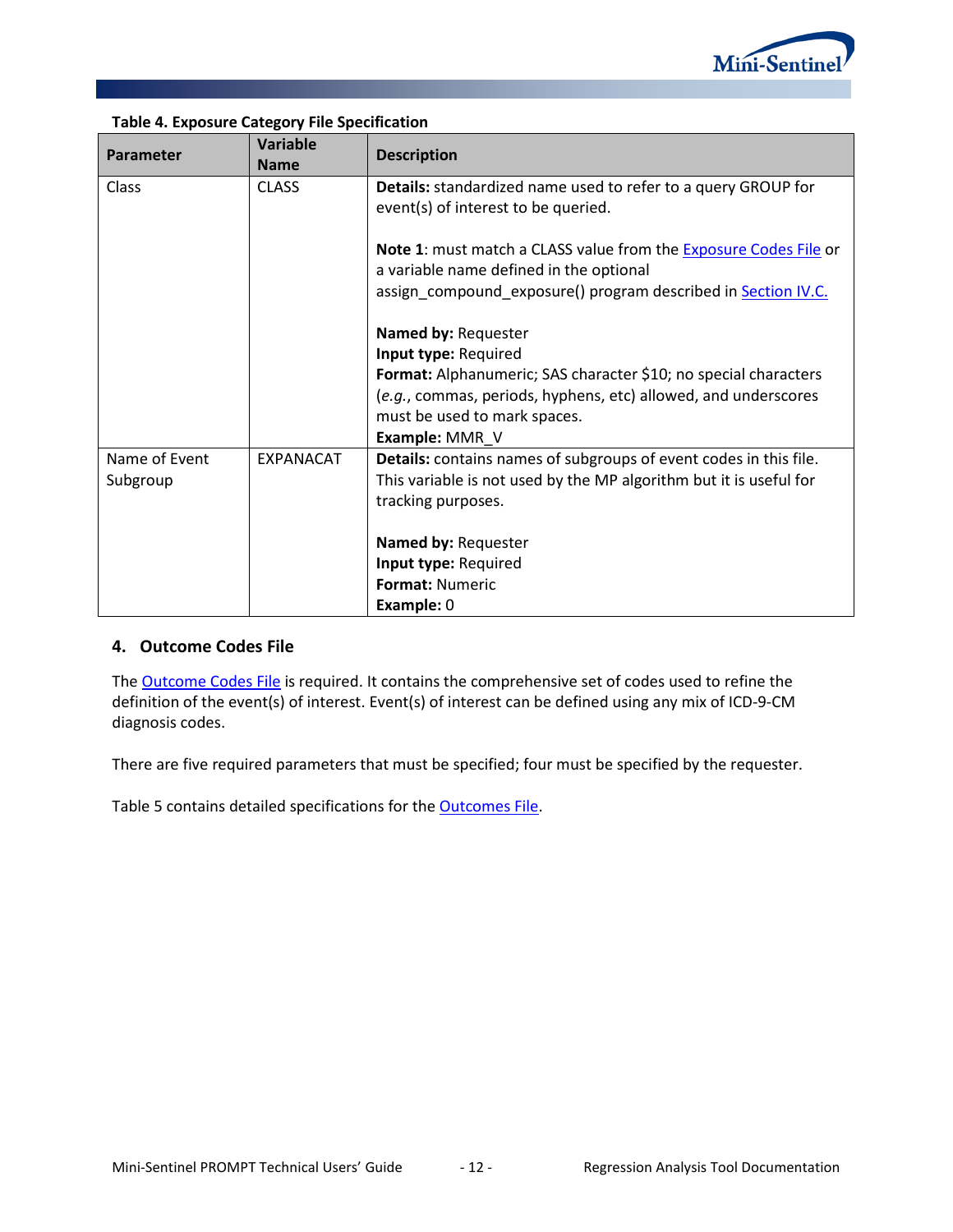

| Parameter              | <b>Field Name</b> | <b>Description</b>                                                                                         |
|------------------------|-------------------|------------------------------------------------------------------------------------------------------------|
| Outcome<br>Number      | <b>Num</b>        | Details: numbering system for outcome(s).                                                                  |
|                        |                   | Note: the final analytic data set will contain an outcome variable                                         |
|                        |                   | named Y n for every outcome number designated.                                                             |
|                        |                   | Named by: Requesting programmer                                                                            |
|                        |                   | Input type: Required<br>Format: Numeric                                                                    |
|                        |                   | Example: 2                                                                                                 |
| Query Code<br>Category | <b>CODECAT</b>    | Details: data type for code system being used, corresponding to data<br>tables within the MS-CDM.          |
|                        |                   | Valid values are:                                                                                          |
|                        |                   | DX: Diagnosis codes contained in the diagnosis table                                                       |
|                        |                   | Defined by: Requester, with support from the Mini-Sentinel                                                 |
|                        |                   | Operations Center (MSOC) as needed                                                                         |
|                        |                   | Input type: Required<br>Format: Alphanumeric; SAS character \$2                                            |
|                        |                   | <b>Example: DX</b>                                                                                         |
| Query Code<br>Type     | <b>CODETYPE</b>   | Details: type of each procedure and/or drug code value included in the<br>CODE field (below) of this file. |
|                        |                   |                                                                                                            |
|                        |                   | Valid values are:                                                                                          |
|                        |                   | <b>DX</b>                                                                                                  |
|                        |                   | 09: ICD-9-CM diagnosis<br>٠                                                                                |
|                        |                   | 10: ICD-10-CM diagnosis<br>٠<br>11: ICD-11-CM diagnosis<br>$\bullet$                                       |
|                        |                   |                                                                                                            |
|                        |                   | Defined by: Requester, with support from the Mini-Sentinel                                                 |
|                        |                   | Operations Center (MSOC) as needed                                                                         |
|                        |                   | Input type: Required                                                                                       |
|                        |                   | Format: Alphanumeric; SAS character \$2<br>Example: C4                                                     |

### **Table 5. Outcome Codes File Specification**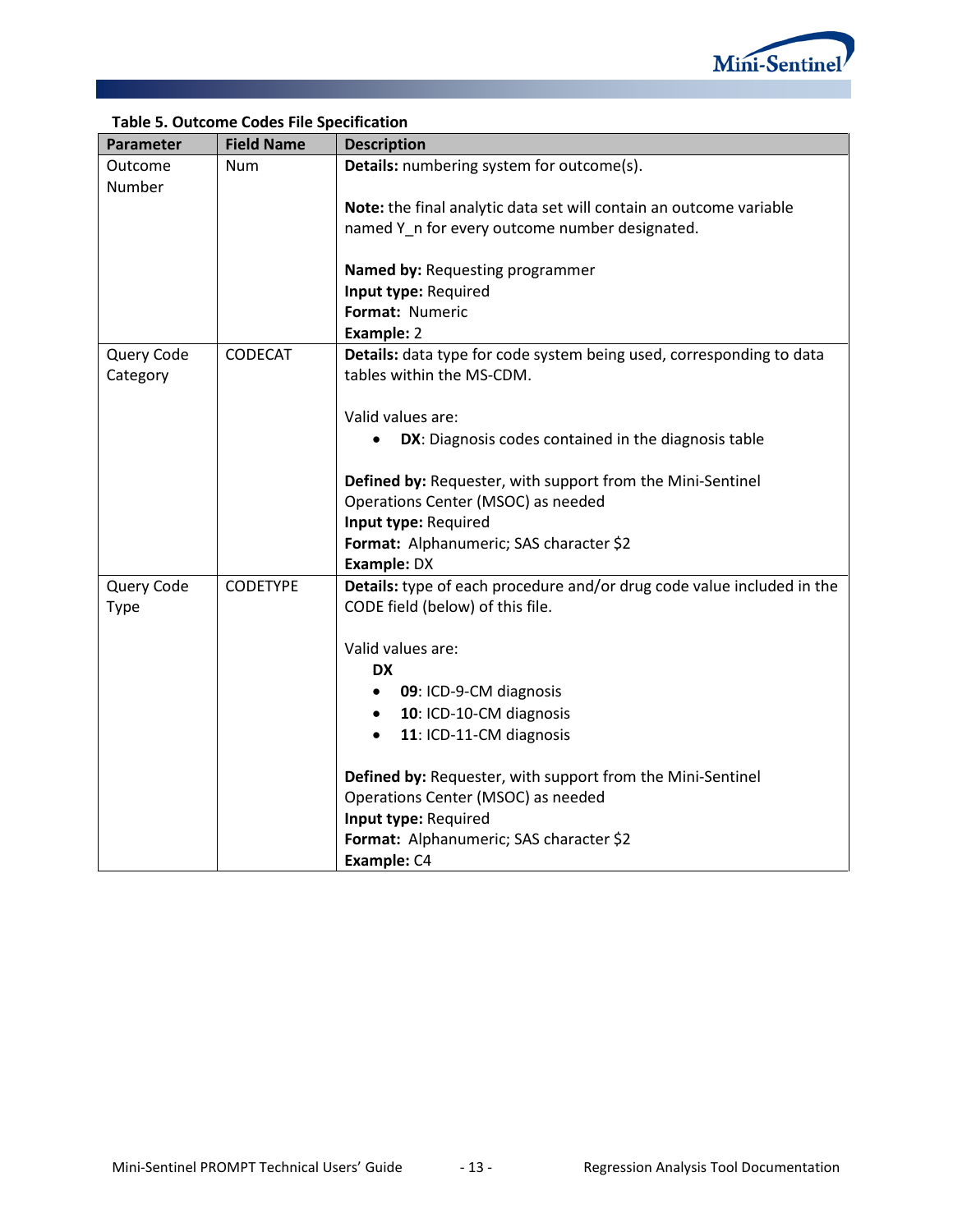

| Parameter | <b>Field Name</b> | <b>Description</b>                                                                                                                                                                               |
|-----------|-------------------|--------------------------------------------------------------------------------------------------------------------------------------------------------------------------------------------------|
| Code      | <b>CODE</b>       | <b>Details:</b> Diagnosis code values to be used to define the outcome(s) of<br>interest.                                                                                                        |
|           |                   | Note 1: remove decimal points from the code value.                                                                                                                                               |
|           |                   | Note 2: CODETYPE must be consistent with the expected format of the<br>CODE value (e.g., the program will not find any valid matches in the<br>data for CODETYPE=PXC4 and a 3-digit code value). |
|           |                   | Named by: Requester                                                                                                                                                                              |
|           |                   | Input type: Required                                                                                                                                                                             |
|           |                   | Format: Alphanumeric; SAS character \$11                                                                                                                                                         |
|           |                   | <b>Example: 90710</b>                                                                                                                                                                            |
| Outcome   | <b>CLASS</b>      | Details: a label to identify the outcome of interest to which the code                                                                                                                           |
| Class     |                   | corresponds.                                                                                                                                                                                     |
|           |                   | <b>Named by: Request Programmer</b>                                                                                                                                                              |
|           |                   | Input type: Required                                                                                                                                                                             |
|           |                   | Format: Alphanumeric; SAS character \$1                                                                                                                                                          |
|           |                   | <b>Example:</b> F (represents fever)                                                                                                                                                             |

#### <span id="page-15-0"></span>**5. Outcome Windows File**

The [Outcome Windows File](#page-15-0) is required. It is used to specify the risk windows, as measured in days from the member's index date, for outcome events and exclusion events. Outcome events are the events of interest under surveillance. Exclusion events are the same outcome (e.g. fever), but occurring in a time period that disqualifies the exposure from being included in the analysis. For example, a child with a history of seizures prior to vaccination could be excluded from an analysis on the rate of seizures after vaccination through setting the exclusion window.

Additionally, the care setting of outcomes can be specified for events and exclusions separately. For example, the outcome of interest could be seizures occurring in an inpatient setting (settings: inpatient or emergency room) while history of seizures could be determined from any general care setting (settings: inpatient, emergency room, or ambulatory)

There are seven required parameters that must be specified; all of which must be specified by the requester.

<span id="page-15-1"></span>[Table 6](#page-15-1) contains detailed specifications for the [Outcome Windows File.](#page-15-0)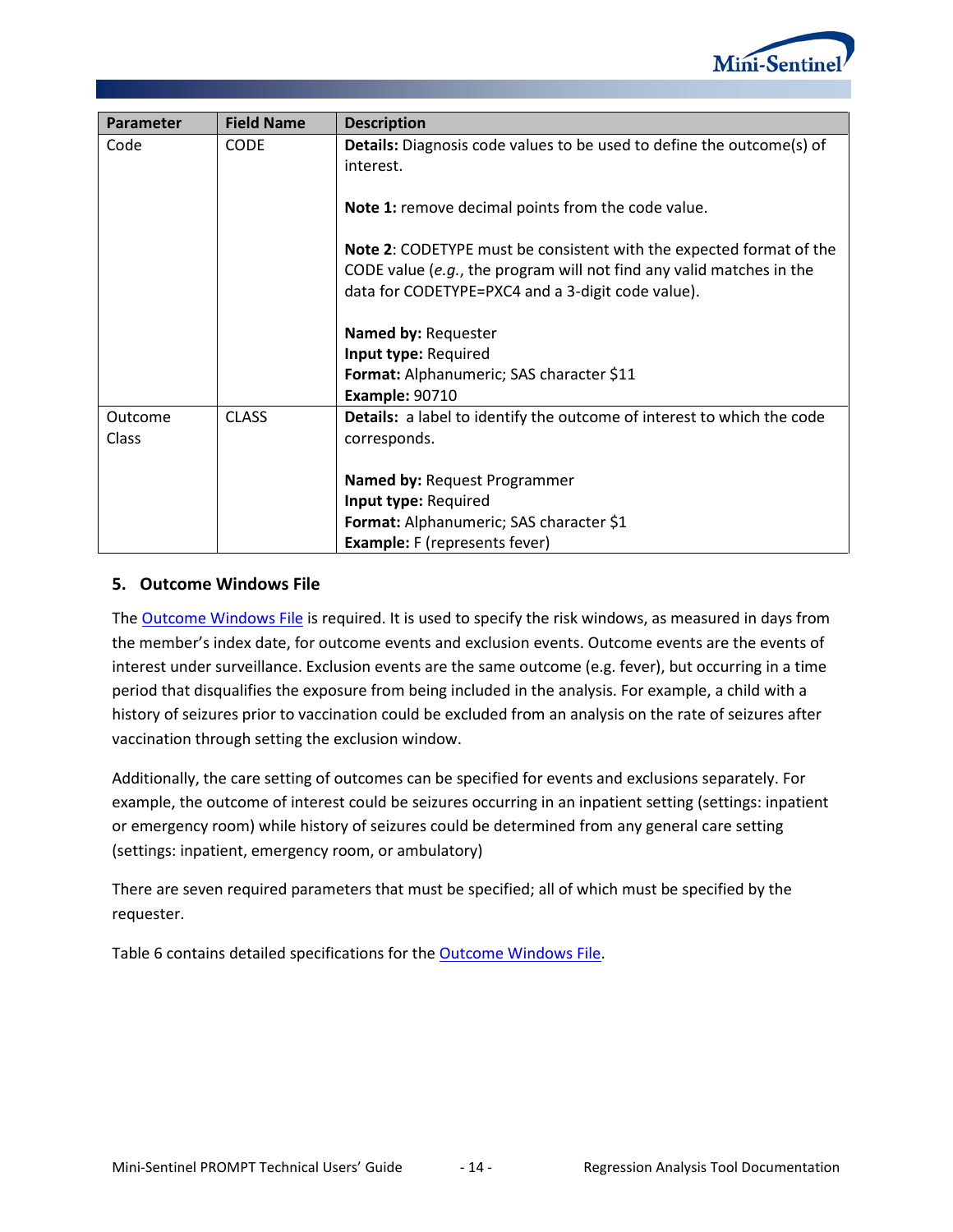

|                           | Table 6. Outcome windows File Specification |                                                          |
|---------------------------|---------------------------------------------|----------------------------------------------------------|
| Parameter                 | <b>Variable Name</b>                        | <b>Description</b>                                       |
| <b>Outcome Number</b>     | <b>NUM</b>                                  | Details: standardized name used to refer to a query      |
|                           |                                             | GROUP for exposure(s) of interest to be queried.         |
|                           |                                             |                                                          |
|                           |                                             | Note: must match NUM values from the Outcomes            |
|                           |                                             | File.                                                    |
|                           |                                             |                                                          |
|                           |                                             | Named by: Request programmer                             |
|                           |                                             | Input type: Required                                     |
|                           |                                             | Format: Numeric                                          |
|                           |                                             | Example: 1                                               |
| <b>Exclusion Window</b>   | EXCL_L                                      | Details: left endpoint of exclusion window, measured     |
| <b>Begin</b>              |                                             | in days from the indexdate.                              |
|                           |                                             |                                                          |
|                           |                                             | Note 1: endpoints are included the risk window.          |
|                           |                                             |                                                          |
|                           |                                             | Defined by: Requester                                    |
|                           |                                             | Input type: Required                                     |
|                           |                                             | Format: Numeric                                          |
|                           |                                             | <b>Example: -180 (Exclusion window begins 180 days</b>   |
|                           |                                             | prior to index date.)                                    |
| <b>Exclusion Window</b>   | EXCL_U                                      | Details: right endpoint of exclusion window, measured    |
| End                       |                                             |                                                          |
|                           |                                             | in days from the indexdate.                              |
|                           |                                             | Named by: Requester                                      |
|                           |                                             | Input type: Required                                     |
|                           |                                             | Format: Numeric                                          |
|                           |                                             |                                                          |
|                           |                                             | <b>Example:</b> 0 (The most recent date in the exclusion |
|                           |                                             | window is the indexdate.)                                |
| <b>Exclusion Settings</b> | EXCL_SET                                    | Details: contains the care settings considered for the   |
|                           |                                             | exclusion outcomes. The following are valid entries; all |
|                           |                                             | entries must be quoted, separated by a space, and        |
|                           |                                             | contained within parentheses:                            |
|                           |                                             |                                                          |
|                           |                                             | IP: inpatient hospital stays                             |
|                           |                                             | IS: non-acute institutional stays<br>٠                   |
|                           |                                             | ED: emergency department visits<br>$\bullet$             |
|                           |                                             | AV: ambulatory visits<br>$\bullet$                       |
|                           |                                             | OA: other ambulatory visits                              |
|                           |                                             |                                                          |
|                           |                                             | Defined by: Requester                                    |
|                           |                                             | Input type: Optional                                     |
|                           |                                             | Format: Alphanumeric; SAS character \$26.                |
|                           |                                             | Example: ('AV','OA','IP','ED')                           |

# **Table 6. Outcome Windows File Specification**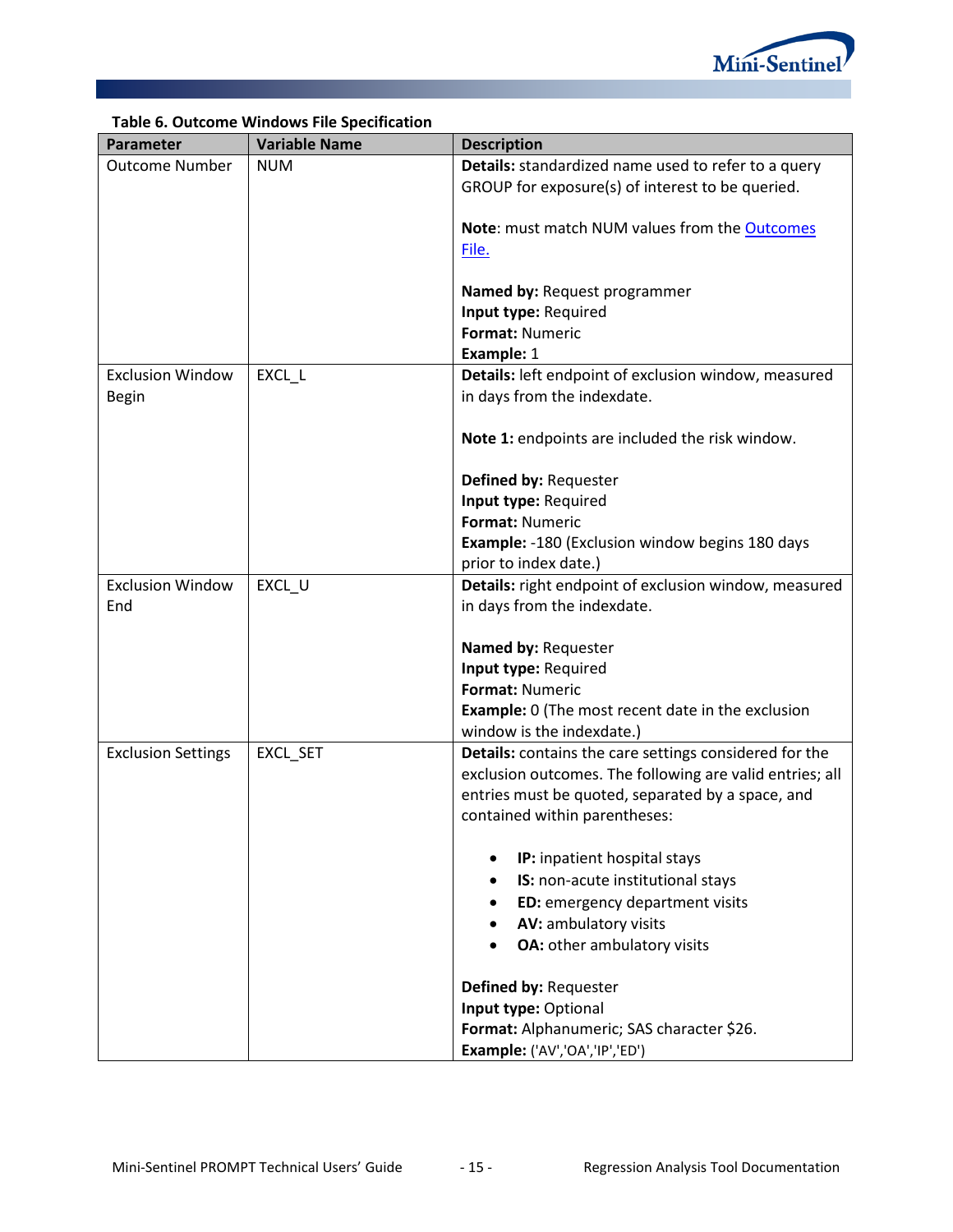

<span id="page-17-0"></span>

| Parameter               | <b>Variable Name</b> | <b>Description</b>                                        |
|-------------------------|----------------------|-----------------------------------------------------------|
| Event Window            | EVT L                | Details: left endpoint of event risk window, measured     |
| Begin                   |                      | in days from the indexdate.                               |
|                         |                      | Note 1: endpoints are included the risk window.           |
|                         |                      | Defined by: Requester                                     |
|                         |                      | Input type: Required                                      |
|                         |                      | Format: Numeric                                           |
|                         |                      | <b>Example:</b> 7 (Events occurring on the 7th through    |
|                         |                      | EVT_U day after the index date will be identified.)       |
| <b>Event Window End</b> | EVT U                | Details: right endpoint of event risk window,             |
|                         |                      | measured in days from the indexdate.                      |
|                         |                      | Named by: Requester                                       |
|                         |                      | Input type: Required                                      |
|                         |                      | Format: Numeric                                           |
|                         |                      | <b>Example:</b> 10 (Events occurring on EVT_L through the |
|                         |                      | 10th day after the index date will be identified.)        |
| <b>Event Settings</b>   | EVT SET              | Details: contains the care settings considered for the    |
|                         |                      | outcome events. The following are valid entries; all      |
|                         |                      | entries must be quoted, separated by a space, and         |
|                         |                      | contained within parentheses:                             |
|                         |                      | IP: inpatient hospital stays                              |
|                         |                      | IS: non-acute institutional stays<br>٠                    |
|                         |                      | ED: emergency department visits<br>٠                      |
|                         |                      | AV: ambulatory visits                                     |
|                         |                      | OA: other ambulatory visits                               |
|                         |                      | Defined by: Requester                                     |
|                         |                      | Input type: Optional                                      |
|                         |                      | Format: Alphanumeric; SAS character \$26.                 |
|                         |                      | Example: ('IP','ED')                                      |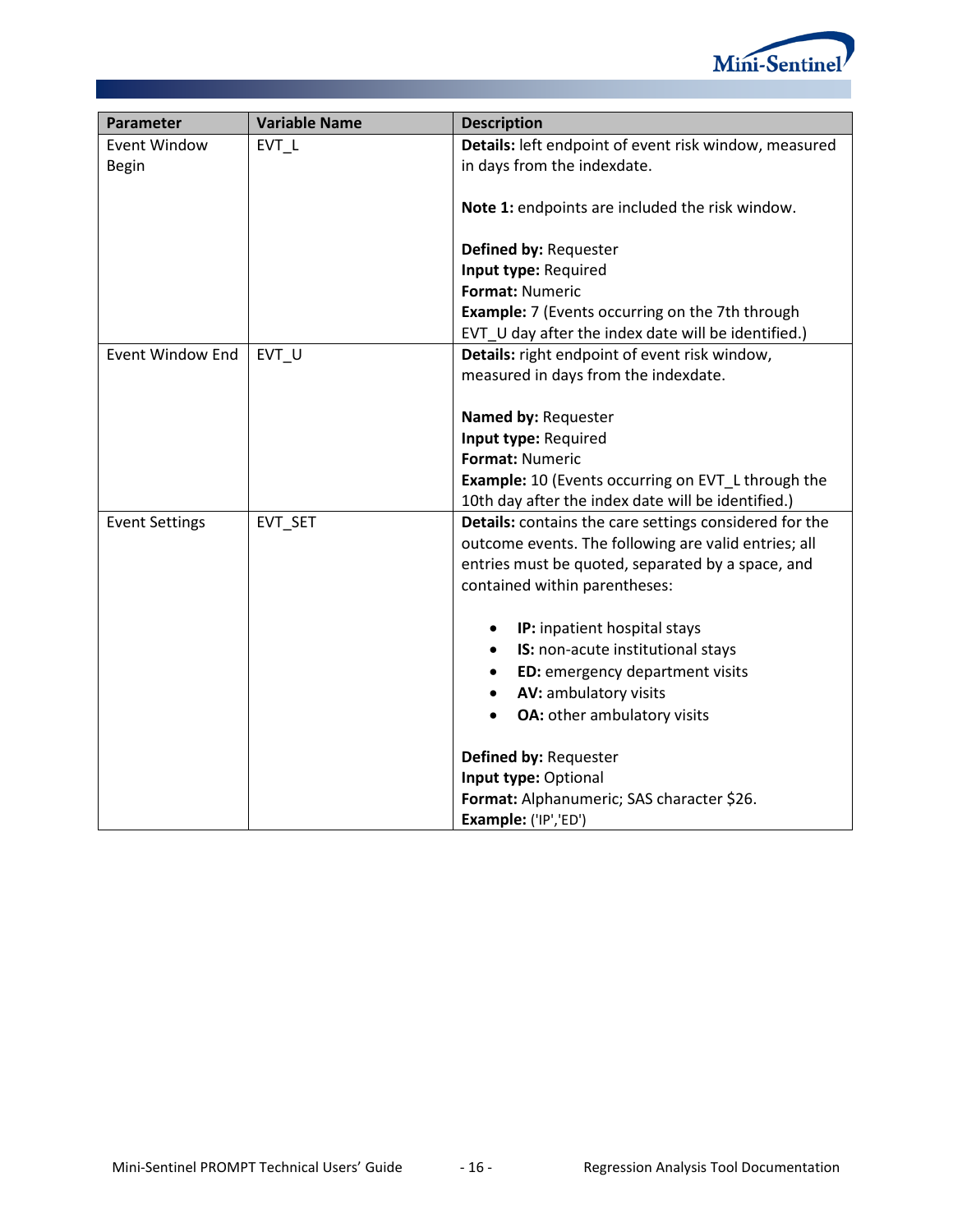<span id="page-18-1"></span>

### **6. Age Groups File**

The [Age Groups File](#page-17-0) is required. This table lists all of the age categories, as determined by the main program Age Stratification parameter, to be kept in the final analytic table.

There is one required parameters that must be specified; it must be specified by the requester.

[Table 7](#page-18-1) contains detailed specifications for the [Age Group](#page-17-0) File.

| <b>Parameter</b> | <b>Variable Name</b> | <b>Description</b>                                                            |
|------------------|----------------------|-------------------------------------------------------------------------------|
| Name of Age      | AGECAT               | <b>Details:</b> standardized name used to refer to a query GROUP for          |
| Group            |                      | exposure(s) of interest to be queried.                                        |
|                  |                      |                                                                               |
|                  |                      | Note: must match values created by MS AGESTRAT macro in                       |
|                  |                      | accordance with AGESTRAT value from the main program.                         |
|                  |                      |                                                                               |
|                  |                      | Named by: Requester                                                           |
|                  |                      | Input type: Required                                                          |
|                  |                      | <b>Format:</b> Alphanumeric; SAS character \$10; no special characters (e.g., |
|                  |                      | commas, periods, hyphens, etc) allowed, and underscores must be               |
|                  |                      | used to mark spaces.                                                          |
|                  |                      | Example:17m-19m                                                               |

### <span id="page-18-0"></span>**C. COMPOUND EXPOSURES**

The exposure codes file is used to indicate the exposure status of each individual to a product class. In many cases a product class will directly correspond to an exposure of interest (e.g. receipt of MMRV vaccine). However, there are times when a combination of exposures will define a natural exposure group of interest (e.g. a natural comparison to receipt of MMRV vaccine is concurrent receipt of MMR and V vaccines). In this case we call the exposure a compound exposure.

To facilitate compound exposures a SAS macro entitled assign\_compound\_exposure is used within the program. The use of this macro is optional. In cases in which the requestor has indicated a compound exposure is of interest or needed for comparison, the requesting programmer can program a macro by this name and define compound exposures in terms of the individual exposure classes defined by the [exposure codes file.](#page-10-0) The requesting programmer should include the macro definition in SAS after the main program has been defined, so that the default macro of the same name is overloaded.

See [Section VIII](#page-21-0) for an example of the assign\_compound\_exposure macro.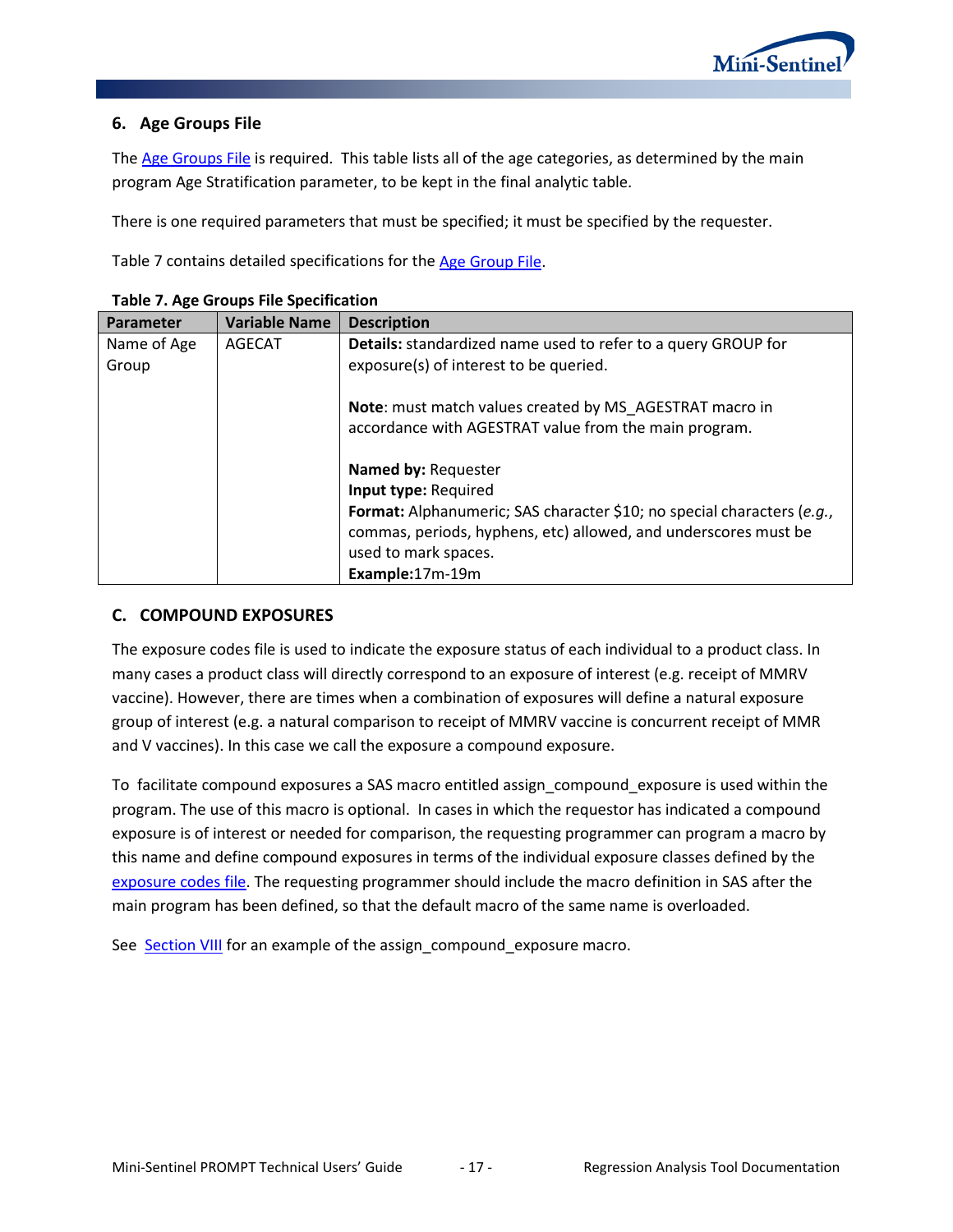

# **VI. DATASET CREATION PROGRAM STEPS**

The general program steps are:

- 1. Process the six input files
- 2. Exposures: Extract medical claims from the diagnosis and procedure files
- 3. Exposures: Extract drug claims from the outpatient pharmacy file
- 4. Exposures: Combine exposure records into one table and add subject demographics (age at index date and sex)
- 5. Cohort: limit exposure records to age of interest, roll-up to one record per exposure index-date, define compound exposures and code final exposures of interest
- 6. Outcomes: Extract medical claims from the diagnosis and procedure files
- 7. Outcomes: Flag exclusion and events for each exposure
- 8. Stage the records into the final analytic dataset format
- <span id="page-19-1"></span>9. Aggregate data by strata (age,sex, and outcome exclusion/event status)

## **VII. DATASET CREATION PROGRAM EXECUTION**

When implementing query programs within the MSDD, the Mini-Sentinel Operations Center (MSOC) uses a uniform folder structure across Data Partners to facilitate communications between MSOC and Data Partners and to streamline file management.

Each request distributed by MSOC is assigned a unique Request ID. Upon receipt of the request, Data Partners create a folder named after the Request ID and several subfolders to organize program inputs and outputs. One of the folders contains output to be sent to MSOC and another contains intermediate files that remain with the Data Partner, but could be used to facilitate follow-up queries if necessary. Appropriate retention policies apply.

<span id="page-19-0"></span>[Table 8](#page-19-0) defines the local environment variables that must be initialized by the user to execute the program (*i.e.*, defined by the Data Partner prior to execution of the program). Please note that these values cannot be left blank. Each Data Partner is required to enter user inputs at the beginning of the SAS Program sent with each request. These inputs are unique to each Data Partner.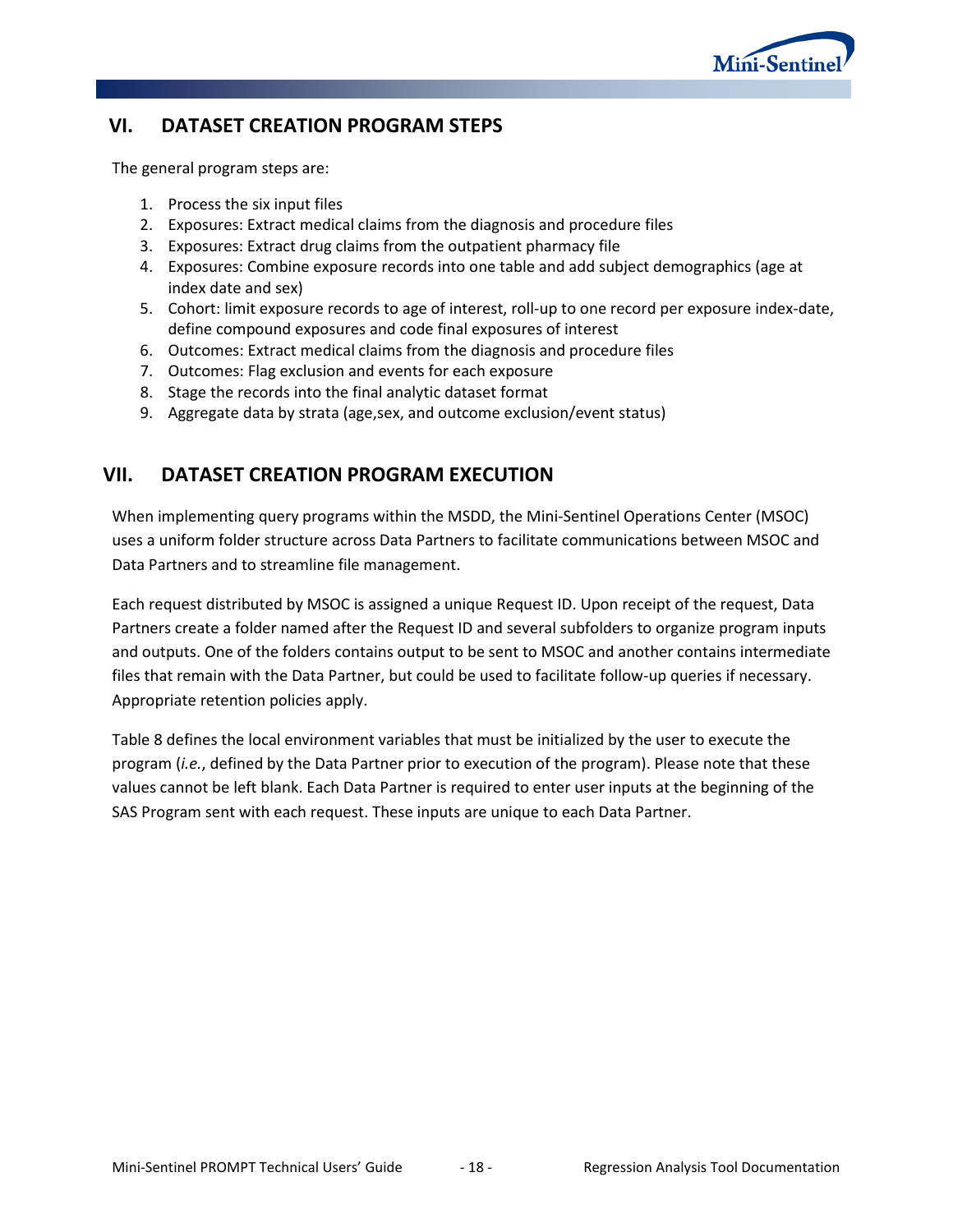

| Label                        | <b>Field Name</b> | <b>Description</b>                                           |  |  |  |
|------------------------------|-------------------|--------------------------------------------------------------|--|--|--|
| Data Partner ID              | <b>DPID</b>       | Enter the two character partner ID.                          |  |  |  |
| Site ID of Data Partner      | <b>SITEID</b>     | Enter the two character Site ID.                             |  |  |  |
| Demographics Table Name      | <b>DEMTABLE</b>   | Enter the name of the MSCDM Demographics table.              |  |  |  |
| <b>Dispensing Table Name</b> | <b>DISTABLE</b>   | Enter the name of the MSCDM Dispensing table.                |  |  |  |
| Diagnosis Table Name         | <b>DIATABLE</b>   | Enter the name of the MSCDM Diagnosis table.                 |  |  |  |
| Procedures Table Name        | <b>PROCTABLE</b>  | Enter the name of the MSCDM Procedures table.                |  |  |  |
| Label                        | <b>Field Name</b> | <b>Description</b>                                           |  |  |  |
| Input file folder            | <b>INFOLDER</b>   | Enter the path where the input files will be saved.          |  |  |  |
| Output file folder           | <b>MSOC</b>       | Enter the path where the shared output tables will be saved. |  |  |  |
| Dataset file folder          | <b>DPLOCAL</b>    | Enter the path where the local SAS datasets will be saved.   |  |  |  |
| Libname of the MSCDM         | <b>INDATA</b>     | Enter the path where the MSCDM data is saved.                |  |  |  |

#### **Table 8. Environment Variable Definitions**

## <span id="page-20-0"></span>**VIII. DATASET CREATION OUTPUT TABLES**

One aggregate output table is always created by the modular program and output in .sas7bdat format to the output file folder. A second individual level output table is created optionally, if the [individual](#page-5-1)  [creation level](#page-5-1) argument is set to Y, and output in .sas7bdat format to the dataset file folder. Tables are named based o[n environment variables](#page-19-1) and [program arguments.](#page-5-1) In terms of SAS environment variables, the aggregate output table is named: &DPID.&SITEID.\_&ANASET\_PREFIX.\_m3anaset\_&ANADAY.\_ag and the optional individual level table is named similarly but without the \_ag suffix.

#### **Aggregate Output Table: per specification required of the Analysis Module 3 (Regression) Sequential Analysis Program (required for relative difference analyses):**

| <b>DPID</b> | <b>SITEID</b> | <b>AgeGroup</b> | Sex | $\overline{\mathbf{v}}$<br>- | Excl | $$       | <b>Excl</b><br>_ _ | Obs<br>N<br>$\overline{\phantom{0}}$ | Obs |   | $$       |   |
|-------------|---------------|-----------------|-----|------------------------------|------|----------|--------------------|--------------------------------------|-----|---|----------|---|
| HM          | <b>GHC</b>    | $11m-12m$       |     |                              |      | $\cdots$ |                    | 100                                  | 100 | - | $\cdots$ | ັ |
| HM          | <b>GHC</b>    | $11m-12m$       |     |                              |      | $\cdots$ |                    |                                      |     |   |          | u |

Interpretation of the aggregate output table: This table is the stratified aggregation of the individual level output table (across PatID-IndexDate pairs). N\_obs and obs\_t represent the total number of observations and exposure days within each strata. In this example the exposure is a vaccine (one time exposure) and thus each observation contributes one exposure day (N\_obs=obs\_t).

The stratification variables are: AgeGroup, Sex, X (Exposure Code), S, and Y\_1\_Excl ... Y\_n\_Excl (an exclusion flag for each event). The per strata summary variables are: N\_obs (number of observations), Obs t (total days exposed), and Y  $1 ... Y$  n (total number of events).

The first line of the above table indicates that among 11- 12 month old girls vaccinated with the comparison vaccines (X=0 indicates MMR+V) at HM-GHC, with no events during the exclusion window for any outcome of interest, and entering the analysis on the  $7<sup>th</sup>$  study day there was one outcome event of type 1 (Seizure) and no outcome events of any other type (Y\_2 … Y\_n) out of the 100 one-time exposures. The second line indicates that among a similar set of children (age-sex-exposure) there were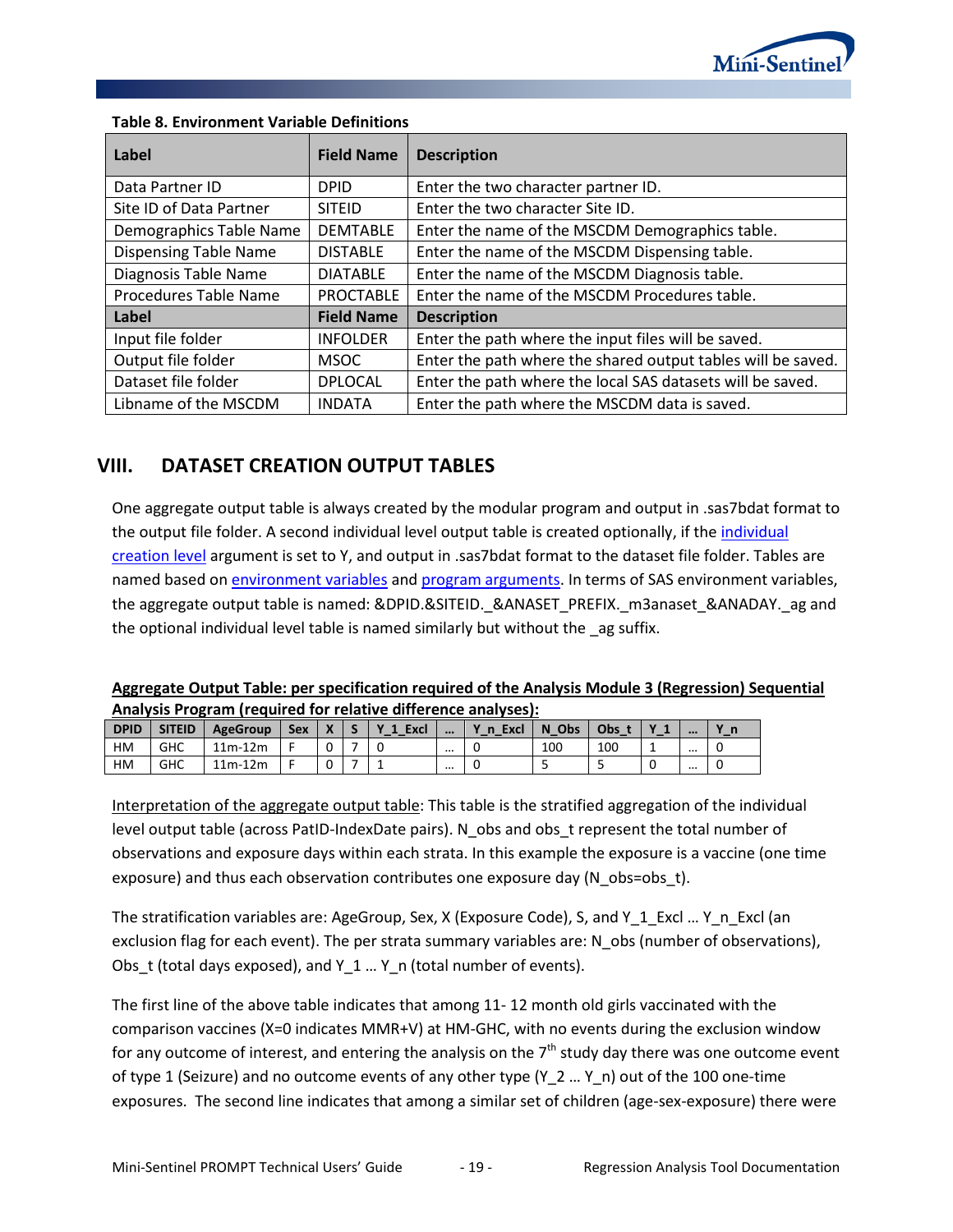

5 vaccinations for which the recipient had a history of seizure (Y\_Excl\_1=1) and no outcome events of any type  $(Y_1... Y_n = 0)$ .

| Individual Level Output Table: per specification required of the Analysis Module 3 (Regression) |  |
|-------------------------------------------------------------------------------------------------|--|
| Sequential Analysis Program (required for risk difference analysis)                             |  |

| <b>DPID</b> | <b>SITEID</b> | AgeGroup        | <b>Sex</b> |          | PatID            | <b>IndexDate</b> | startDav | startWeek | Obs t | Y_1_Excl | <b>Y</b> 1<br>was a | $$       | Y_n_Excl | Yni |
|-------------|---------------|-----------------|------------|----------|------------------|------------------|----------|-----------|-------|----------|---------------------|----------|----------|-----|
| HM          | <b>GHC</b>    | 11 <sub>m</sub> |            | $\Omega$ | XXX1             | 10/19/2001       |          |           |       | 0        | 0                   | $\cdots$ |          |     |
|             |               | 12 <sub>m</sub> |            |          |                  |                  |          |           |       |          |                     |          |          |     |
| HM          | <b>GHC</b>    | 11 <sub>m</sub> |            | $\Omega$ | XXX <sub>2</sub> | 10/20/2001       |          |           |       |          | υ                   | $\cdots$ |          |     |
|             |               | 12 <sub>m</sub> |            |          |                  |                  |          |           |       |          |                     |          |          |     |

Interpretation of the individual level output table: This table contains one record per PatID-IndexDate pair identified for the cohort. The variable startDay is the indexDate translated to the day of study timescale (i.e. where the anaStart parameter corresponds to day 1). The startWeek variable has been added to facilitate uptake diagnostics at a scale likely to be more refined than typical analysis plans. For each of the outcome event types (numbered in the Outcome Code and Outcome Windows Files) there are two indicator variables, one if an outcome was observed in the exclusion window, relative to the indexDate, (Y\_Excl\_#) and one if an outcome was observed in the risk window, relative to the indexDate (Y\_#). Records with an exclusion flagged will not be included in the sequential analysis of the corresponding outcome. In this example the exposure is a vaccine (one time exposure) and thus obs\_t equals 1 for each observation.

For the purposes of aggregation, the start time (S) is reported as the last day within the analysis period the observation entered the data set. (For example, startdays 5 and 6 are recorded as 7 when the sequential analysis has been occurring weekly.) The values of the S variable correspond to study days of looks stated in the Analysis Plan File and are reported in the aggregated output table that will be returned to the MSOC.

### <span id="page-21-0"></span>**IX. DATASET CREATION PROGRAM EXAMPLE**

Tables 9-14 below show partially-populated examples of the Analysis Plan, Exposure Codes, Exposure Category, Outcome Codes, Outcome Windows, and Age Groups Files used to create the aggregate output table described in [Section VII:](#page-20-0)

| רו יש טייש |                |  |  |  |  |  |  |
|------------|----------------|--|--|--|--|--|--|
| Look       | <b>StopDay</b> |  |  |  |  |  |  |
|            |                |  |  |  |  |  |  |
| 2          | 14             |  |  |  |  |  |  |
|            |                |  |  |  |  |  |  |
| 52         | 364            |  |  |  |  |  |  |

### **Table 9. Examples of [Analysis Plan](#page-9-0) File**

This example of an analysis plan corresponds to pulling the 52<sup>nd</sup> weekly analysis (looks 1 through 52 with stopDay increasing by 7 between each look).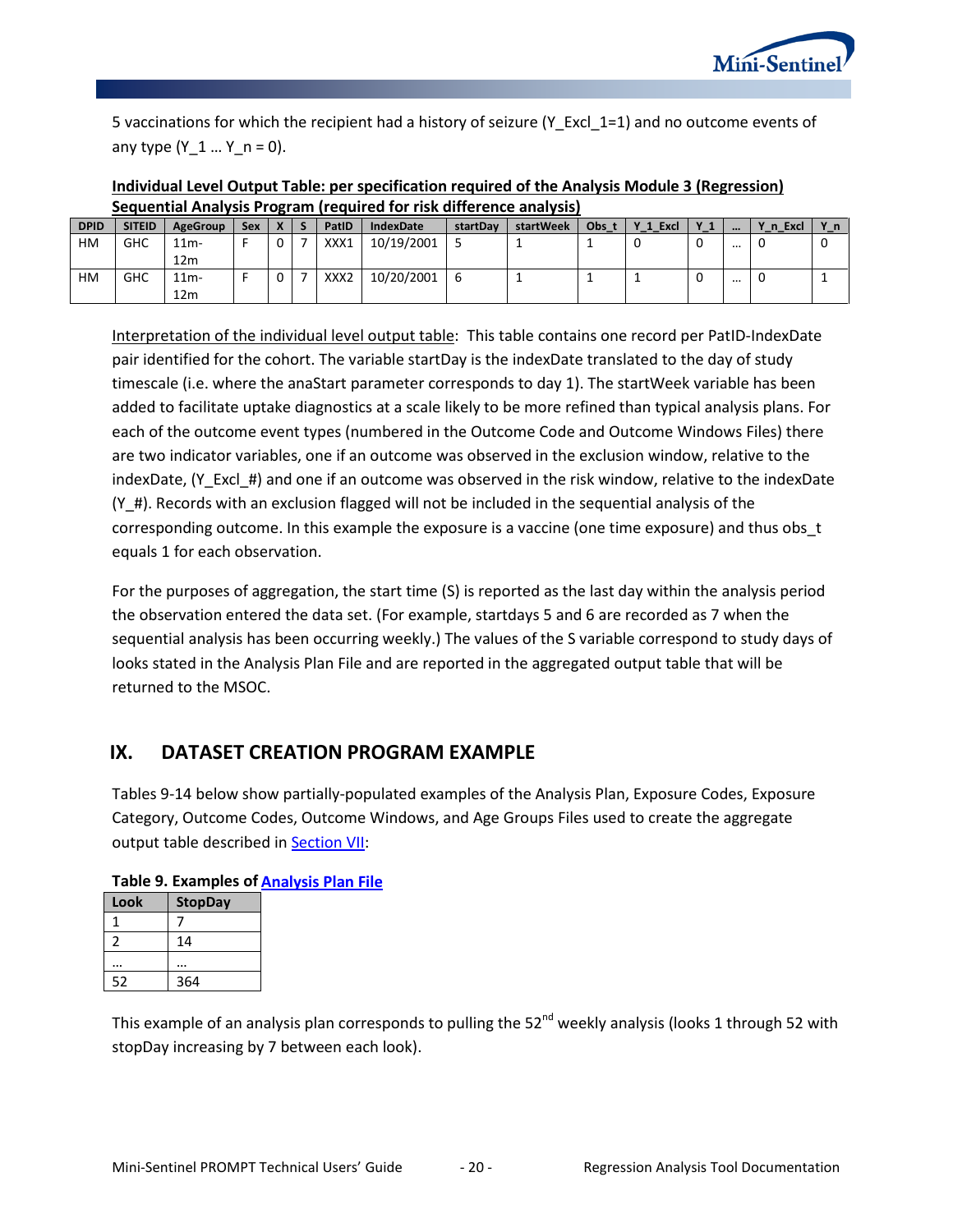

#### **Table 10. Example of [Exposure Codes File](#page-10-0)**

| Code     | <b>CodeCat</b> | CodeType   | <b>Class</b> |
|----------|----------------|------------|--------------|
| 90710    | PХ             | C4         | <b>MMRV</b>  |
| 9948     | PХ             | 07         | <b>MMR</b>   |
| 00064826 | NDC.           | <b>NDC</b> |              |

#### **Table 11. Example of [Exposure Category](#page-12-0) File**

| Class | <b>ExpAnaCat</b> |
|-------|------------------|
| MMRV  |                  |
| MMR V | n                |

#### **Table 12. Example of [Outcome Codes](#page-13-0) File**

| Code  | <b>CodeCat</b> | CodeType | <b>Class</b> | <b>Num</b> |
|-------|----------------|----------|--------------|------------|
| 780.6 | DX             | 09       |              |            |
| 345   | DX             | 09       |              |            |
| 780.3 | DX             | 09       |              |            |

#### **Table 13. Example of [Outcome Windows](#page-15-0) File**

| <b>Num</b> | Excl I | Excl U | Excl Set              | <b>Evt</b> | Evt U | Evt Set               |
|------------|--------|--------|-----------------------|------------|-------|-----------------------|
|            | $-180$ |        | ('AV','OA','IP','ED') |            | 10    | ('IP', 'ED')          |
|            | -5     |        | ('AV','OA','IP','ED') |            | ت     | ('AV','OA','IP','ED') |

#### **Table 14. Example of [Age Groups File](#page-17-0)**

| <b>AgeCat</b> |
|---------------|
| 11m-12m       |
| 13m-14m       |
| 15m-16m       |
| 17m-19m       |

In this example, the requester additionally specified the following parameters to be used:

- The individual level output table should be saved at the local DP site (e.g. risk difference sequential analyses will be performed subsequently)
- The sequential analysis period begins on 06 September 2005
- The current analysis queries the first 2,685 days of the ongoing surveillance period
- The results should be stratified according to the following age groups: 11-12,13-14,15- 16,17-19 months
- The exposure classes MMR and V should be combined into one exposure group of interest labeled MMRV.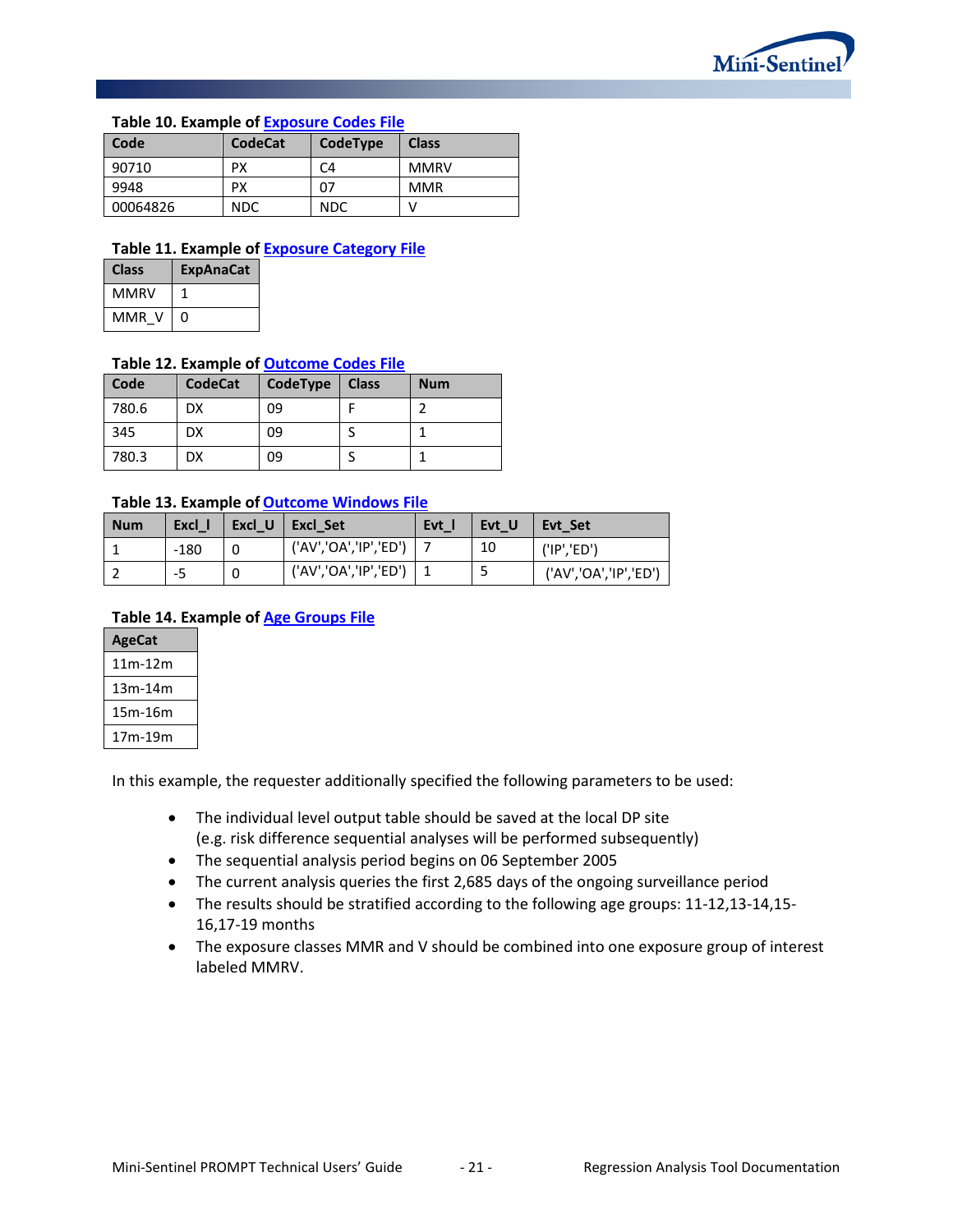

For this request, the compound exposure definition requires an additional piece of code to be written by the request programmer, as follows:

```
%macro assign_compound_exposure();
   *define new exposure class;
       MMR_V=0;
       if (MMR=1 & V=1) then do;
              MMR_V = 1;MMR = 0;V=0:
       end;
%mend;
```
For this request, the program could be executed using the following SAS macro call:

```
%PULL_ANASET_M3(REQUESTID=to08_seqmeth_wp1_b2, 
                       ANASET_PREFIX=mmrv, 
                      LOOK_PLAN=infolder.anaPlan, 
                       ANASTART=06Sep2005, 
                      ANADAY=2681, 
                      AGESTRAT=%str(00m-10m 11m-12m 13m-14m 15m-16m 17m-19m 20m+)
                       AGEGROUPS=infolder.ageGroups, 
                       EXPOSURE_CODES= infolder.exposures, 
                       EXPOSURE_CATS= infolder.exposureCats, 
                       OUTCOME_CODES= infolder.outcomes, 
                       OUTCOME_WINDOWS= infolder.outcome_windows, 
                       KEEP_IND_LEVEL=Y);
```
# **X. GS IPTW ANALYSIS PARAMETERS**

Given the individual level data analysis dataset that stays at the site from the dataset creation program that has been outlined in the previous sections the next step is to conduct the formal GS IPTW regression analysis. To conduct the analysis and automate the report we have created SAS code that uses individual level data at the site to run the analysis and then combines the summary information across sites and creates an automated report using R. Further, to create the report including Table 1 we use the aggregated datasets from the site. The following analysis parameters are required to be specified by the user.

### **A. STAGE 1: SAS CODE PARAMETERS**

#### **Macro: %fullanalysis**

This SAS macro provides a wrapper for performing the first phase IPW RD method, including standard IPW RD estimates, trimmed IPW RD estimates and the distribution of the IPW RD test statistic under the null of no difference in risk between exposed and unexposed individuals. All other macros are called from this macro.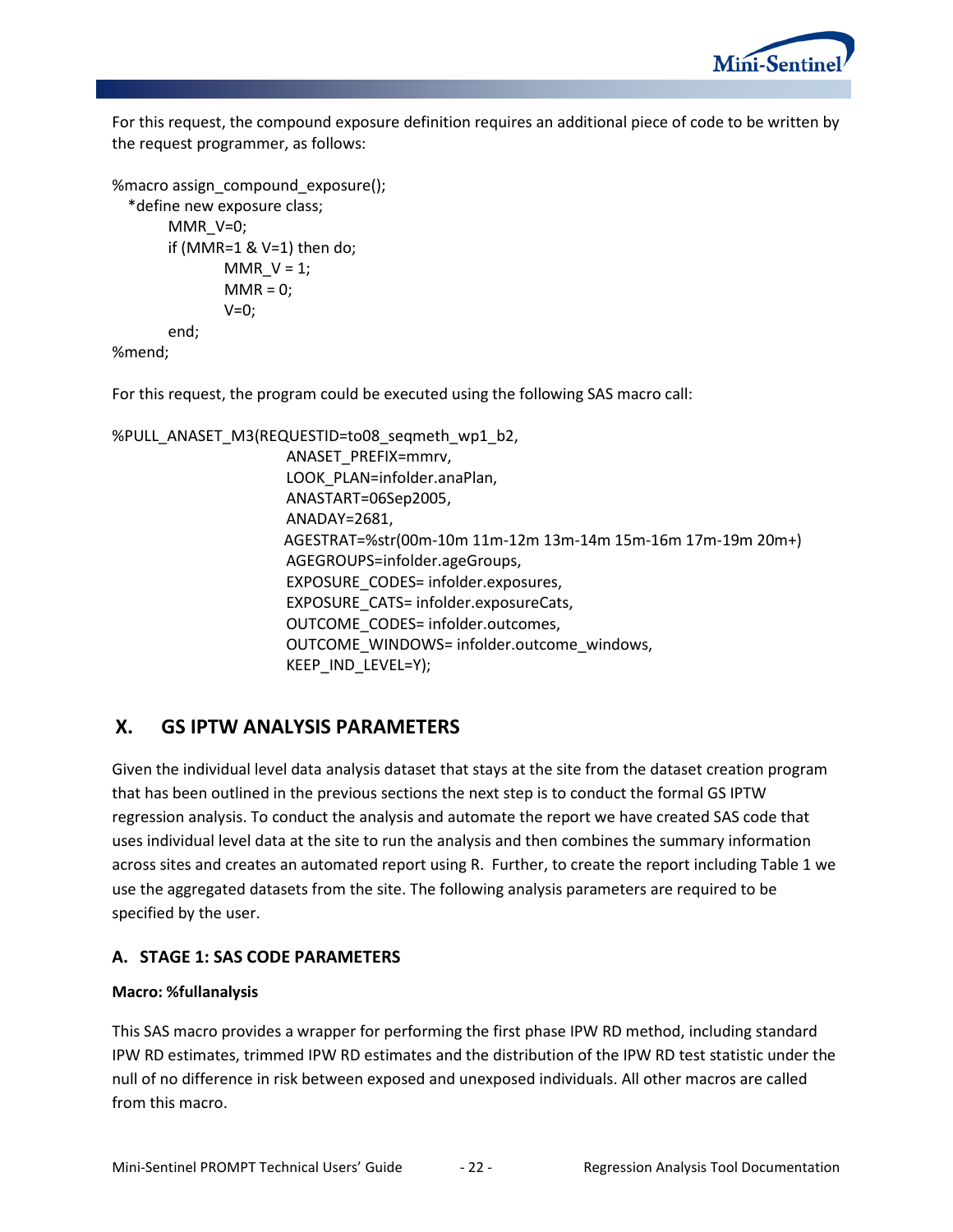

### **a. Inputs**

| <b>Parameter</b>                                             | <b>Variable Name</b> | <b>Description</b>                                                                                                                                                                                                                                                                                   |
|--------------------------------------------------------------|----------------------|------------------------------------------------------------------------------------------------------------------------------------------------------------------------------------------------------------------------------------------------------------------------------------------------------|
| Number of<br>current look in<br>sequence of<br>planned looks | looknumber           | Details: The current look number out of the total number of<br>planned looks. Look numbers correspond to a number of days<br>since the beginning of the study. Look numbers and study days<br>are linked in the analysis plan input file (see planfile).                                             |
|                                                              |                      | Defined by: Request Programmer                                                                                                                                                                                                                                                                       |
|                                                              |                      | Input type: Required                                                                                                                                                                                                                                                                                 |
|                                                              |                      | Format: integer<br>Example: 8                                                                                                                                                                                                                                                                        |
| First look that<br>should be<br>included in the<br>analysis  | beginlook            | Details: Looks can be included in sequence from any time prior<br>to looknumber. The analysis will begin at the number of study<br>days listed in the analysis plan input file (anaplan) corresponding<br>to the look number specified by beginlook, and will proceed<br>sequentially to looknumber. |
|                                                              |                      | Defined by: Request Programmer                                                                                                                                                                                                                                                                       |
|                                                              |                      | Input type: Required                                                                                                                                                                                                                                                                                 |
|                                                              |                      | Format: integer                                                                                                                                                                                                                                                                                      |
|                                                              |                      | Example: 2<br>Condition: must be less than or equal to looknumber                                                                                                                                                                                                                                    |
| Outcome                                                      | outnum               | Details: Multiple outcomes are allowed in the same dataset.                                                                                                                                                                                                                                          |
| number for the                                               |                      | Macro should be run separately for each outcome, with a                                                                                                                                                                                                                                              |
| current analysis                                             |                      | sequential numeric suffix matching the sequence of variables                                                                                                                                                                                                                                         |
|                                                              |                      | included in the individual level analytic dataset.                                                                                                                                                                                                                                                   |
|                                                              |                      | Defined by: Request Programmer                                                                                                                                                                                                                                                                       |
|                                                              |                      | Input type: Required                                                                                                                                                                                                                                                                                 |
|                                                              |                      | Format: integer                                                                                                                                                                                                                                                                                      |
|                                                              |                      | Example: 2                                                                                                                                                                                                                                                                                           |
| Data partner ID                                              | dpid                 | Details: Unique identifier for each data partner.                                                                                                                                                                                                                                                    |
|                                                              |                      | Defined by: Request Programmer                                                                                                                                                                                                                                                                       |
|                                                              |                      | Input type: Required                                                                                                                                                                                                                                                                                 |
|                                                              |                      | Format: string                                                                                                                                                                                                                                                                                       |
| Site ID within<br>data partner                               | siteid               | Details: Unique identifier for specific sites under the umbrella of<br>the data partner.                                                                                                                                                                                                             |
|                                                              |                      | Defined by: Request Programmer                                                                                                                                                                                                                                                                       |
|                                                              |                      | Input type: Required                                                                                                                                                                                                                                                                                 |
|                                                              |                      | Format: string                                                                                                                                                                                                                                                                                       |
| Number of                                                    | nperms               | Details: Specifies the number of permutations to perform for the<br>permutation distribution of the risk difference under the null                                                                                                                                                                   |
| permutations to<br>perform                                   |                      | hypothesis                                                                                                                                                                                                                                                                                           |
|                                                              |                      |                                                                                                                                                                                                                                                                                                      |
|                                                              |                      | Defined by: Request Programmer                                                                                                                                                                                                                                                                       |
|                                                              |                      | Input type: Required                                                                                                                                                                                                                                                                                 |
|                                                              |                      | Format: integer                                                                                                                                                                                                                                                                                      |
|                                                              |                      | Example: 1000                                                                                                                                                                                                                                                                                        |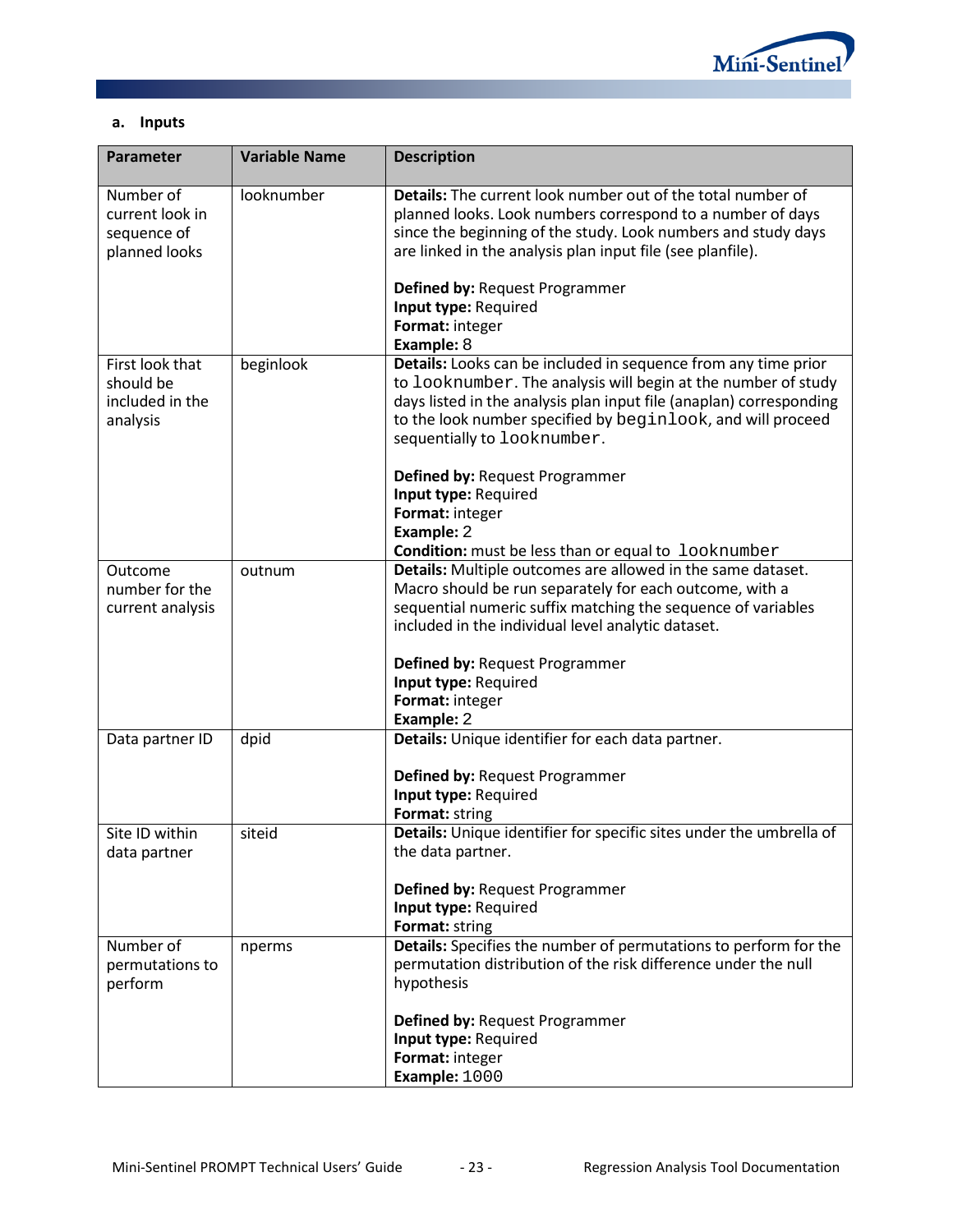

| Parameter                                | <b>Variable Name</b> | <b>Description</b>                                                                                                                                                                  |
|------------------------------------------|----------------------|-------------------------------------------------------------------------------------------------------------------------------------------------------------------------------------|
| Name of<br>exposure of<br>interest (EOI) | exposure             | Details: Specifies the SAS variable name of the EOI variable on<br>the individual level analytic dataset.                                                                           |
| variable                                 |                      | Defined by: Request Programmer                                                                                                                                                      |
|                                          |                      | Input type: Required                                                                                                                                                                |
|                                          |                      | Format: text string                                                                                                                                                                 |
| Name of the                              | outcome              | Example: $x$<br>Details: Specifies the SAS variable name of the HOI variable on                                                                                                     |
| health outcome<br>of interest (HOI)      |                      | the individual level analytic dataset.                                                                                                                                              |
| variable                                 |                      | Defined by: Request Programmer                                                                                                                                                      |
|                                          |                      | Input type: Required                                                                                                                                                                |
|                                          |                      | Format: text string                                                                                                                                                                 |
| Name of the                              | starttime            | Example: $y$<br>Details: Specifies the SAS name of the individual level study start                                                                                                 |
| study start time<br>variable             |                      | time variable on the analytic dataset.                                                                                                                                              |
|                                          |                      | Defined by: Request Programmer                                                                                                                                                      |
|                                          |                      | Input type: Required                                                                                                                                                                |
|                                          |                      | Format: text string                                                                                                                                                                 |
|                                          |                      | Example: s or starttime                                                                                                                                                             |
| List of the<br>names of<br>confounding   | confounders          | Details: Specifies a list of SAS variable names for the confounding<br>variable present on the analytic dataset.                                                                    |
| variables                                |                      | Defined by: Request Programmer                                                                                                                                                      |
|                                          |                      | Input type: Required                                                                                                                                                                |
|                                          |                      | Format: text string                                                                                                                                                                 |
|                                          |                      | Example: sex agegroup OR var1-var10                                                                                                                                                 |
| Name of SAS<br>library<br>containing     | inputfolder          | Details: Name of SAS library where requester-supplied input<br>programs are stored. A path and the library name are specified in<br>the inputs section of the main request program. |
| analytic<br>functions                    |                      |                                                                                                                                                                                     |
|                                          |                      | Defined by: Requesting Programmer<br>Input type: Required                                                                                                                           |
|                                          |                      | Format: text string                                                                                                                                                                 |
|                                          |                      | Example: input                                                                                                                                                                      |
| Name of the                              | planfile             | Details: SAS data set name with analyses plan variables look                                                                                                                        |
| analysis plan                            |                      | and stopday. Usually specified in the inputs section of the                                                                                                                         |
| input data set                           |                      | main program.                                                                                                                                                                       |
|                                          |                      | <b>Defined by: Requesting Programmer</b>                                                                                                                                            |
|                                          |                      | Input type: Required<br>Format: text string                                                                                                                                         |
|                                          |                      | Example: anaplan                                                                                                                                                                    |
| Name of SAS                              | indata               | Details: Name of SAS library where raw analytic dataset is stored                                                                                                                   |
| library                                  |                      | at the data partner site. Path and library name are usually                                                                                                                         |
| containing the                           |                      | established in inputs section of the main control program                                                                                                                           |
| analytic dataset                         |                      | included with the request.                                                                                                                                                          |
|                                          |                      | <b>Defined by: Requesting Programmer</b>                                                                                                                                            |
|                                          |                      | Input type: Required                                                                                                                                                                |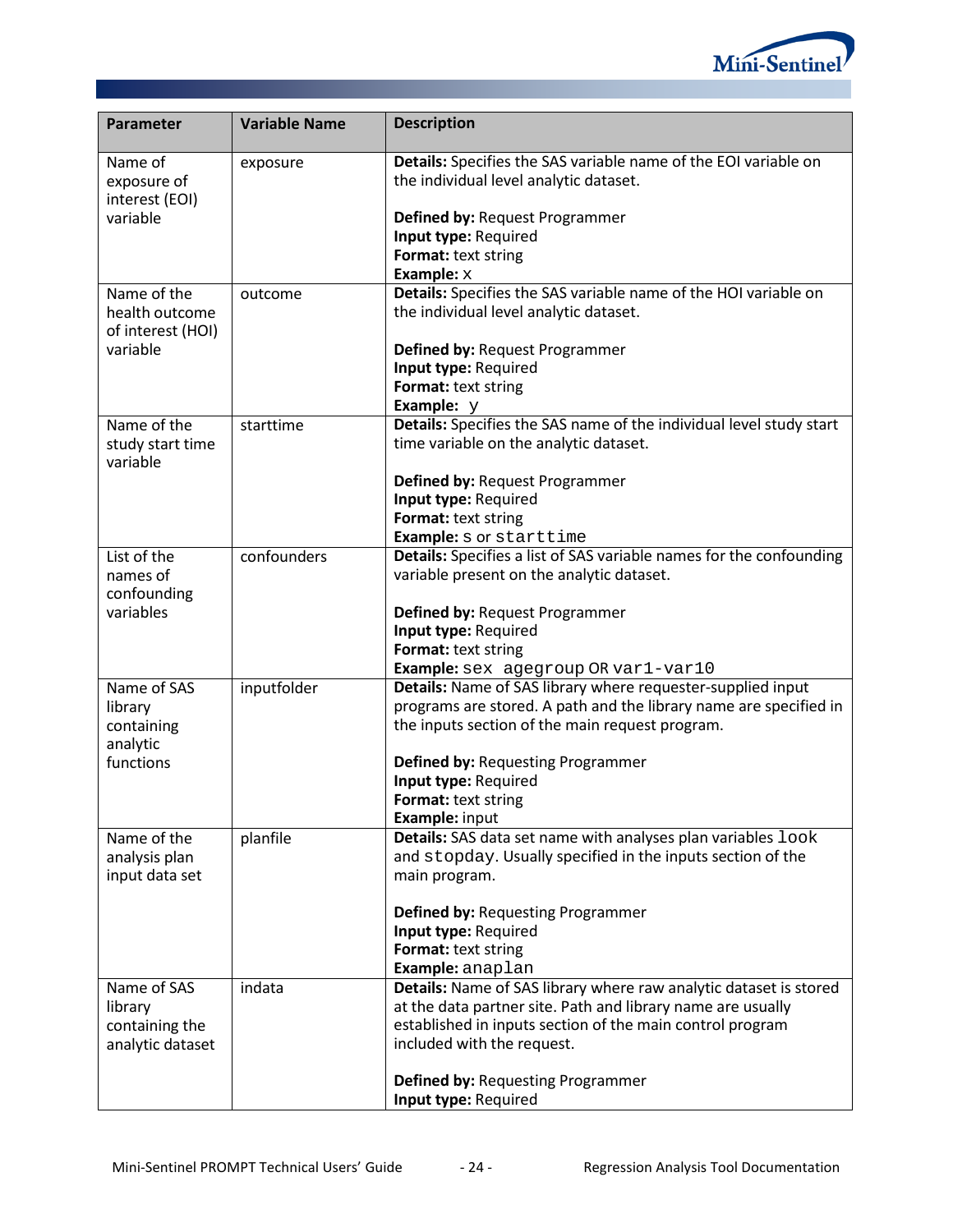

| Parameter                                            | <b>Variable Name</b> | <b>Description</b>                                                                                                                                                                                                                                                                                                                                 |
|------------------------------------------------------|----------------------|----------------------------------------------------------------------------------------------------------------------------------------------------------------------------------------------------------------------------------------------------------------------------------------------------------------------------------------------------|
|                                                      |                      | Format: text string<br>Example: indata                                                                                                                                                                                                                                                                                                             |
| Name of analytic<br>dataset (SAS)                    | datafile             | Details: Name of the individual-level SAS dataset output from<br>the data pull program. This data set should be in SAS library<br>indata.<br><b>Defined by: Requesting Programmer</b><br>Input type: Required<br>Format: text string<br>Example: HOI m3anaset 2681                                                                                 |
| Name of<br>temporary work<br>directory               | outfolder            | Details: Name of SAS library for storing temporary files created<br>during the course of the analysis. Files deleted upon completion<br>of the analysis.<br><b>Defined by: Requesting Programmer</b><br>Input type: Required<br>Format: text string<br>Example: work                                                                               |
| Name of SAS<br>library for final<br>results          | resdir               | Details: Name of the SAS library where results will be saved for<br>return to the MSOC.<br>Defined by: Requesting Programmer<br>Input type: Required<br>Format: text string<br>Example: msoc                                                                                                                                                       |
| User specified<br>percentiles for<br>weight trimming | trimptiles           | Details: A list of user defined percentiles. A separate analysis is<br>conducted for each specified percentile with the weights<br>trimmed at that percentile. If no value is specified then no<br>trimmed estimates are returned.<br>Defined by: Requesting Programmer<br>Input type: Optional<br>Format: text string<br><b>Example: 90 95 99</b> |
| Adjust for look<br>time?                             | lookadj              | Details: Allows user to specify adjustment for look time into the<br>analysis. A user-specified value of 1 indicates the desire for look<br>time adjustment. Other values are ignored.<br>Defined by: Request Programmer<br>Input type: Optional<br>Format: text string<br>Example: 1                                                              |
| Unique job<br>identifier                             | Jobid                | Details: Identifier attached to all output files related to a<br>particular request.<br>Defined by: Requesting Programmer<br>Input type: Optional<br>Format: text string<br>Example: id123                                                                                                                                                         |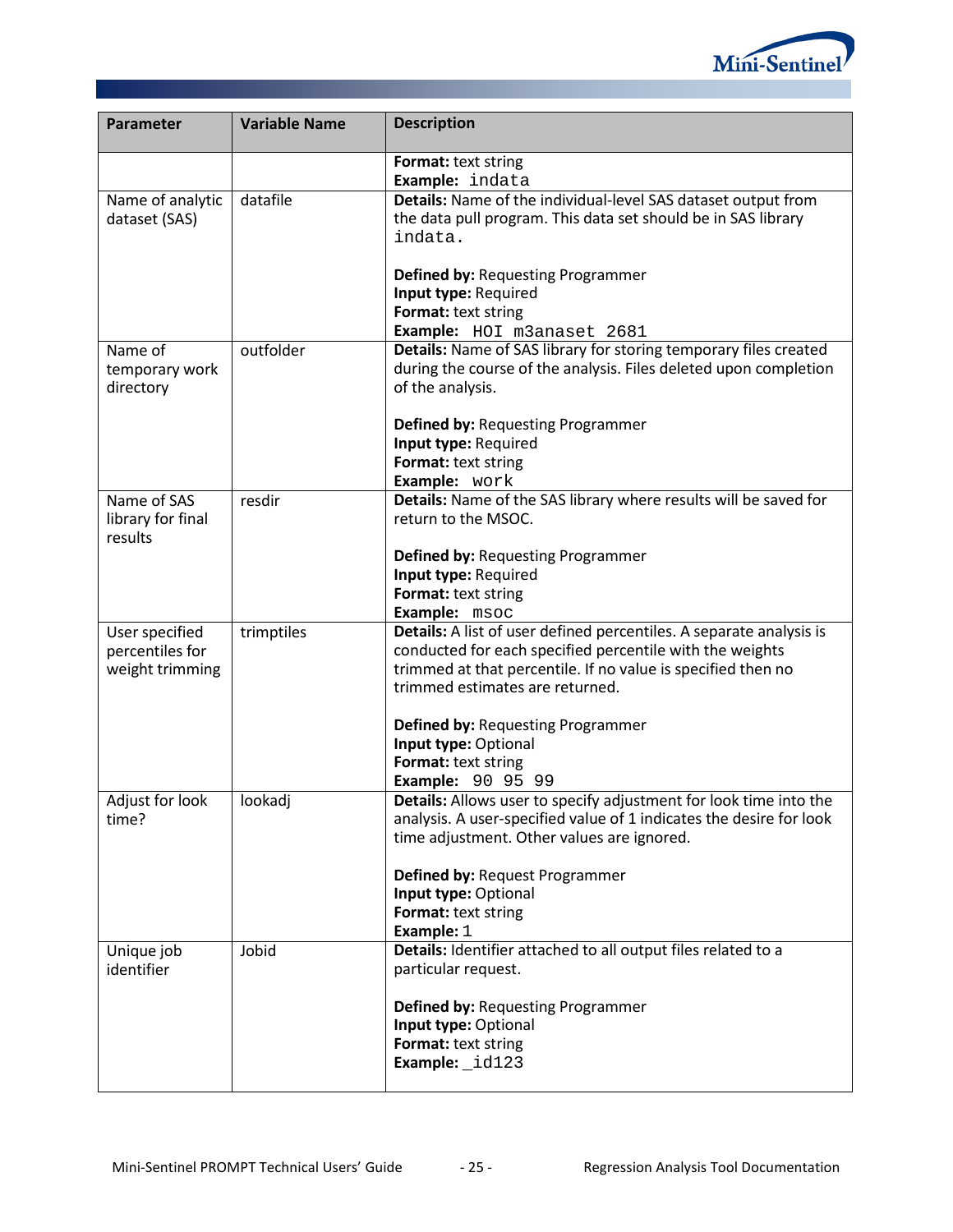

## **b. Outputs**

| <b>Datasets</b> | File Location (based on input parameters from table a)                |
|-----------------|-----------------------------------------------------------------------|
| Trimmed         | File path:                                                            |
| estimates       | &resdir&dpid&siteid_rdtr_job&jobid._out&outnum._look&looknumber.      |
|                 | <b>Format:</b> SAS dataset                                            |
| Permutations    | File path:                                                            |
|                 | &resdir&dpid&siteid._perm_job&jobid._out&outnum._looknumber.          |
|                 | <b>Format:</b> SAS dataset                                            |
| Untrimmed       | File path:                                                            |
| estimates       | &resdir&dpid&siteid_rd_job&jobid._out&outnum._look&looknumber.        |
|                 | <b>Format:</b> SAS dataset                                            |
| <b>Plots</b>    | Descriptive/diagnostic plots (PDF)                                    |
| Propensity      | Filepath:                                                             |
| scores and      | &dpid.&siteid._job&jobid._look&k_clook&looknumber.pdf, k=&startlookto |
| weights at      | &looknumber                                                           |
| each look.      | <b>Format: PNG (portable network graphic)</b>                         |
|                 |                                                                       |

#### **c. Additional Macros Calls**

| <b>Macro Name</b>       | <b>Description</b>                                                                                                                                              |  |  |
|-------------------------|-----------------------------------------------------------------------------------------------------------------------------------------------------------------|--|--|
| %datainfo               | Details: Computes summary information for sample at current look.                                                                                               |  |  |
|                         |                                                                                                                                                                 |  |  |
|                         | <b>Inputs:</b> design matrix for confounders ( $dsetz$ ), data set containing exposure $(x)$ ,<br>outcome $(y)$ and predicted probability of exposure ( $px$ ). |  |  |
|                         | Outputs:                                                                                                                                                        |  |  |
|                         | <b>Macro Variables:</b>                                                                                                                                         |  |  |
|                         | 1. & nobs, number of observations for this look;                                                                                                                |  |  |
|                         | 2. & nvars_conf, number of columns in the design matrix of the confounders;                                                                                     |  |  |
|                         | &nexposed, total number of individuals exposed for this look.<br>3.                                                                                             |  |  |
| %getnames <trim></trim> | Details: Creates a global macro variable with list of variable names from the input analytic                                                                    |  |  |
|                         | dataset.                                                                                                                                                        |  |  |
|                         | Inputs: SAS data set.                                                                                                                                           |  |  |
|                         | <b>Outputs:</b>                                                                                                                                                 |  |  |
|                         | <b>Macro Variables:</b>                                                                                                                                         |  |  |
|                         | 1. & varlist, space separated list of variable names from input data set.                                                                                       |  |  |
| %rename                 | Details: Changes variable names on the input data set to a sequence of variables with                                                                           |  |  |
|                         | prefix z concatenated with sequential numeric suffix, e.g., z1, , z&nvars_conf                                                                                  |  |  |
|                         | Inputs: SAS data set.                                                                                                                                           |  |  |
|                         | Outputs: SAS data with variable names changed, replaces input data set.                                                                                         |  |  |
| %makelook               | Details: Creates categorical variable to adjust for look in the propensity score model.                                                                         |  |  |
|                         | Macro is only call if lookadj is specified in the <i>fullanalysis</i> macro.                                                                                    |  |  |
|                         |                                                                                                                                                                 |  |  |
|                         | Inputs:                                                                                                                                                         |  |  |
|                         | Look number, first look to include in the analysis, name of the start time variable, name                                                                       |  |  |
|                         | of SAS library with input programs, SAS library name for the analytic dataset, outcome                                                                          |  |  |
|                         | number, name of SAS analytic dataset created within $%$ fullanalysis macro, name of                                                                             |  |  |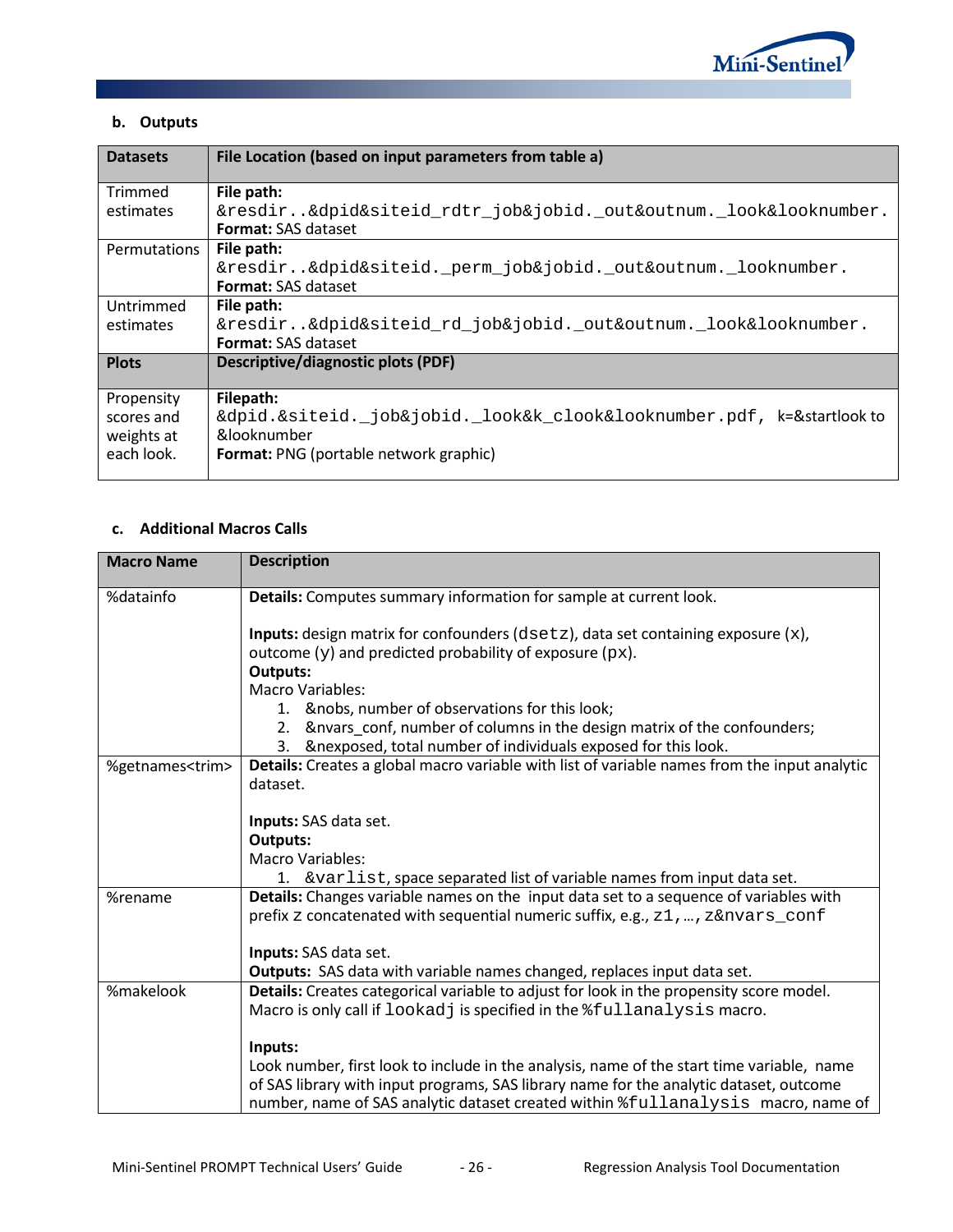

| <b>Macro Name</b> | <b>Description</b>                                                                                                                                                                          |
|-------------------|---------------------------------------------------------------------------------------------------------------------------------------------------------------------------------------------|
|                   | output location (libname.filename).                                                                                                                                                         |
|                   | Outputs: SAS dataset with derived categorical variable for look number, indexed in the                                                                                                      |
|                   | analysis plan input file (see planfile parameter in $\text{\texttt{\$full}}$ analysis macro)                                                                                                |
|                   | Output path:                                                                                                                                                                                |
|                   | &outfolderanalyticdset&outnum.                                                                                                                                                              |
| %ipwrd            | Details: Computes risk difference, variance and summary statistics for each look from<br>designated start look to the current look.                                                         |
|                   | Inputs:                                                                                                                                                                                     |
|                   | Outcome number, SAS name of start time variable, first look to include in analysis, current<br>look number, location of analysis plan dataset (SAS), SAS library name for analytic dataset, |
|                   | name prefix of analytic data set, full location of output file.                                                                                                                             |
|                   | Outputs: SAS dataset with analytic results: risk difference, variance, and summary                                                                                                          |
|                   | statistics.                                                                                                                                                                                 |
|                   | Output path:                                                                                                                                                                                |
|                   | &outlib&dpid.&siteid._ipwrdest_out&outnum._look&looknumber.                                                                                                                                 |
| %trimweight       | Details: Performs IPW risk difference analysis on submitted data but uses user-defined<br>percentiles to trim the weights. See SAS macro file for further documentation.                    |
|                   | Inputs:                                                                                                                                                                                     |
|                   | Location of analytic dataset (libname.filename); name of exposure, outcome, start                                                                                                           |
|                   | time, and confounder variables; location of the analytic plan dataset                                                                                                                       |
|                   | (libname.filename, variables look and startday), list of percentiles for weight                                                                                                             |
|                   | trimming, name of temporary working library, first look to include in analysis, current look                                                                                                |
|                   | number.                                                                                                                                                                                     |
| %permloop         | <b>Outputs: Temporary SAS dataset</b><br>Details: Loops through looks calling & permstrat and & permest sequentially                                                                        |
|                   | &nperms times.                                                                                                                                                                              |
|                   |                                                                                                                                                                                             |
|                   | Inputs: SAS analytic dataset                                                                                                                                                                |
|                   | Outputs: Returns data set with &nperms permutation-based values of the risk difference                                                                                                      |
|                   | and variance at each look.                                                                                                                                                                  |
| %permstrat        | Details: Performs stratified permutations (by look) of the exposure variable for the                                                                                                        |
|                   | submitted data set.                                                                                                                                                                         |
|                   | Inputs: SAS analytic dataset                                                                                                                                                                |
|                   | Outputs: Returns temporary analytic data set with permuted exposure variable.                                                                                                               |
| %permest          | Details: Performs cumulative estimate of risk difference and variance at each look for                                                                                                      |
|                   | input data set with permuted exposure variable.                                                                                                                                             |
|                   |                                                                                                                                                                                             |
|                   | Inputs: Output from & permstrat                                                                                                                                                             |
|                   | <b>Outputs:</b> Estimates of risk difference and variance                                                                                                                                   |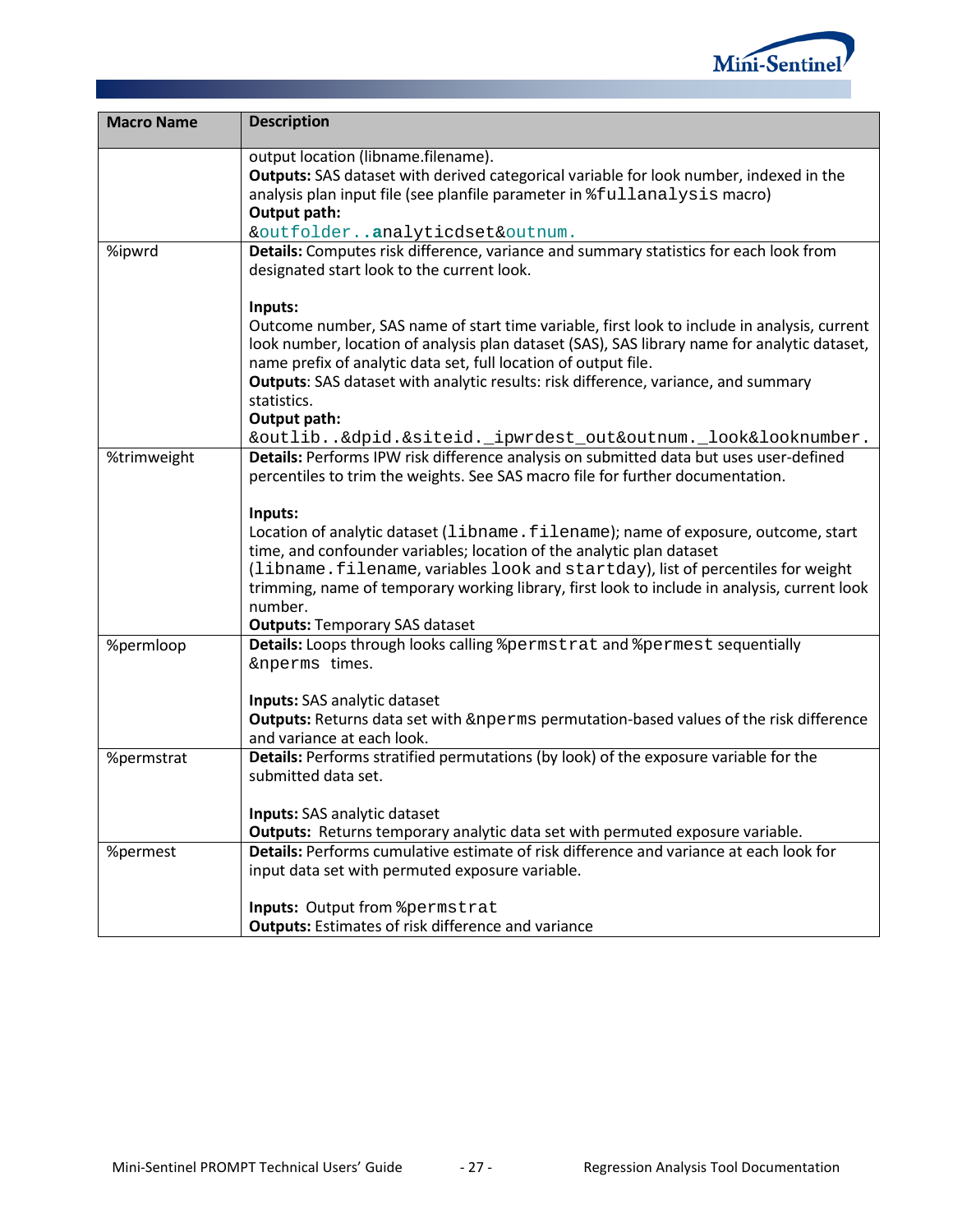

## **B. STAGE 2: R CODE PARAMETER SPECIFICATIONS**

| Parameter    | <b>Variable Name</b> | <b>Description</b>                                                         |
|--------------|----------------------|----------------------------------------------------------------------------|
| Aggregated   | Dat                  | Details: One dataset that combines all aggregated datasets from the        |
| Analytic     |                      | data pull program across sites and then de-aggregates the data to          |
| Dataset      |                      | create an individual level dataset.                                        |
|              |                      |                                                                            |
|              |                      | Named by: Request programmer                                               |
|              |                      | Input type: Required                                                       |
|              |                      | Format: CSV                                                                |
| Confounder   | Zi                   | <b>Details:</b> which columns of the dataset are the confounders to be     |
| Locations in |                      | included in the model                                                      |
| Dataset      |                      |                                                                            |
|              |                      | Defined by: Request Programmer                                             |
|              |                      | Input type: Required                                                       |
|              |                      | Format: Numeric Vector                                                     |
|              |                      | Example: $Zi=C(2:3)$                                                       |
| Confounder   | Zlab                 | Details: Names of the confounders and categories to be used to make        |
| Labels for   |                      | the report more readable.                                                  |
| report       |                      |                                                                            |
|              |                      | Defined by: Request Programmer                                             |
|              |                      | Input type: Optional                                                       |
|              |                      | Format: Character List                                                     |
|              |                      | <b>Example:</b> $Zlab = list(Age = rbind(c("11m-12m", "11m-12m))$          |
|              |                      | 12m"), c("13m-14m", "13m-14m"), c("15m-16m", "15m-                         |
|              |                      | 16m"), c("17m-19m", "17m-19m"), c("20m-23m", "20m-                         |
|              |                      | 23m")), Sex=rbind(c("M", "Male"), c("F", "Female")))                       |
| Exposure     | xlab                 | <b>Details:</b> Names of the exposure groups to be used to make the report |
| labels       |                      | more readable                                                              |
|              |                      |                                                                            |
|              |                      | Defined by: Request Programmer                                             |
|              |                      | Input type: Optional                                                       |
|              |                      | Format: Character vector                                                   |
|              |                      | Example: xlab <- c ( "MMR+V", "MMRV")                                      |
| Outcome      | outlab               | Details: Name of the outcome to be used to make the report more            |
| labels       |                      | readable                                                                   |
|              |                      |                                                                            |
|              |                      | Defined by: Request Programmer                                             |
|              |                      | Input type: Optional                                                       |
|              |                      | Format: Character                                                          |
|              |                      | Example: outlab <- "Seizure"                                               |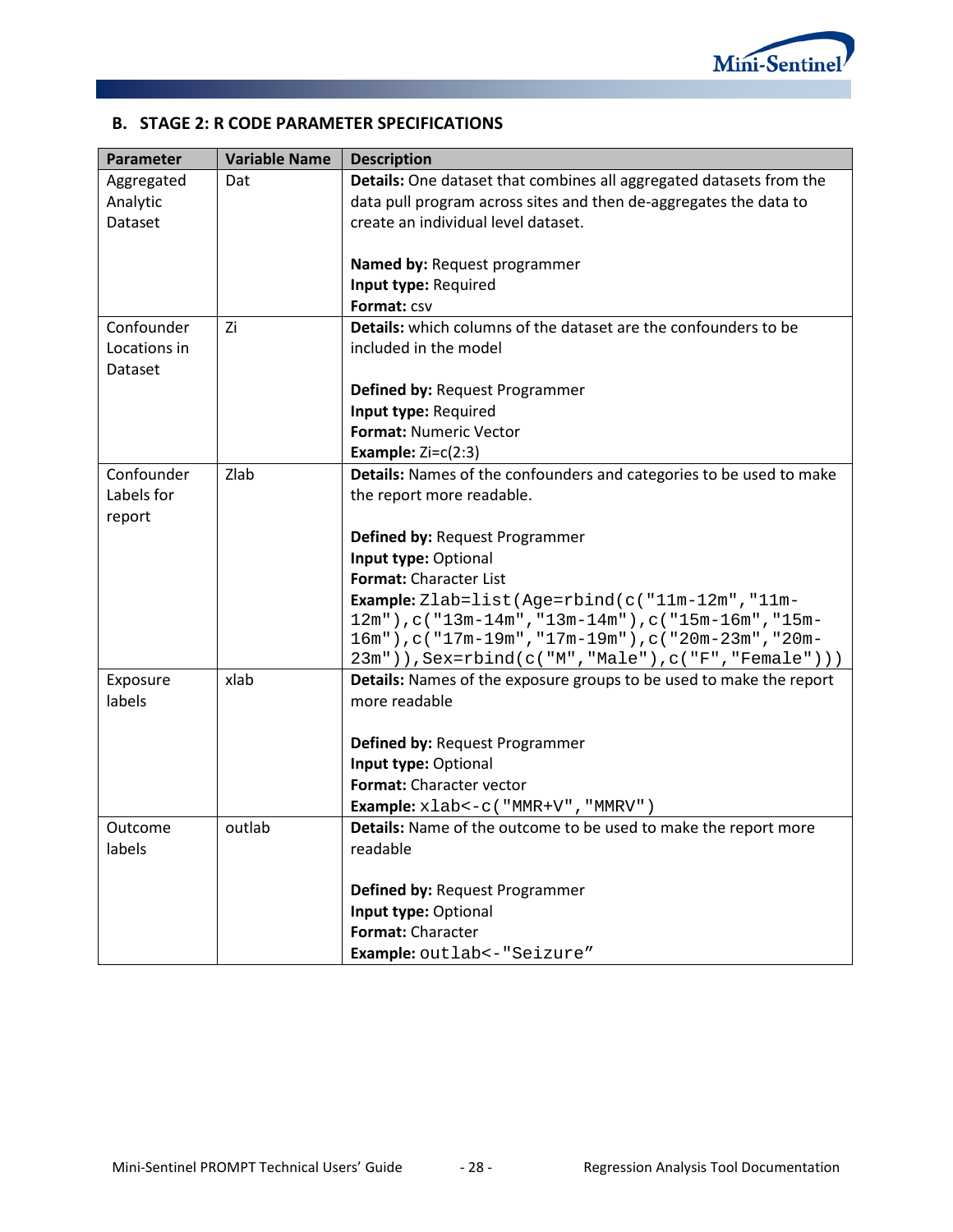

| Parameter             | <b>Variable Name</b> | <b>Description</b>                                                       |
|-----------------------|----------------------|--------------------------------------------------------------------------|
| <b>Analysis Times</b> | LTime                | Details: Either name of dataset or specified in code defining the look   |
|                       |                      | times of previous through current analyses. For specific details on the  |
|                       |                      | content of this file, see Section IV.B.1.                                |
|                       |                      |                                                                          |
|                       |                      | Named by: Request programmer                                             |
|                       |                      | Input type: Required                                                     |
|                       |                      | Format: csv or R code                                                    |
|                       |                      | Example: LTime=mmrv anaplan 2681.csv or                                  |
|                       |                      | LTime=c(364, seq(364+91, 1274, 91))                                      |
| Current               | lablook              | Details: Name of the look plan to be descriptive for the report          |
| Analysis Time         |                      |                                                                          |
| label                 |                      | Defined by: Request Programmer                                           |
|                       |                      | Input type: Optional                                                     |
|                       |                      | Format: Character                                                        |
|                       |                      | <b>Example:</b> lablook <- "Quarterly Looks with One Year                |
|                       |                      | Lag''                                                                    |
| Final planned         | TotSamp              | Details: Sample size that the study will be finished if no signal occurs |
| study sample          |                      |                                                                          |
| size                  |                      | Defined by: Requester                                                    |
|                       |                      | Input type: Required<br><b>Format: Numeric</b>                           |
|                       |                      |                                                                          |
|                       | CurTime              | Example: TotSamp<-80000                                                  |
| Current               |                      | Details: The current analysis that we are looking at the data.           |
| analysis<br>number    |                      |                                                                          |
|                       |                      | Defined by: Request Programmer<br>Input type: Required                   |
|                       |                      | Format: Numeric                                                          |
|                       |                      |                                                                          |
| Number of             | <b>NumSites</b>      | Example: CurLook <- 3                                                    |
| sites                 |                      | Details: Number of sites to include in the analysis                      |
|                       |                      | Defined by: Request Programmer                                           |
|                       |                      | Input type: Required                                                     |
|                       |                      | <b>Format: Numeric</b>                                                   |
|                       |                      | Example: NumSites<-4                                                     |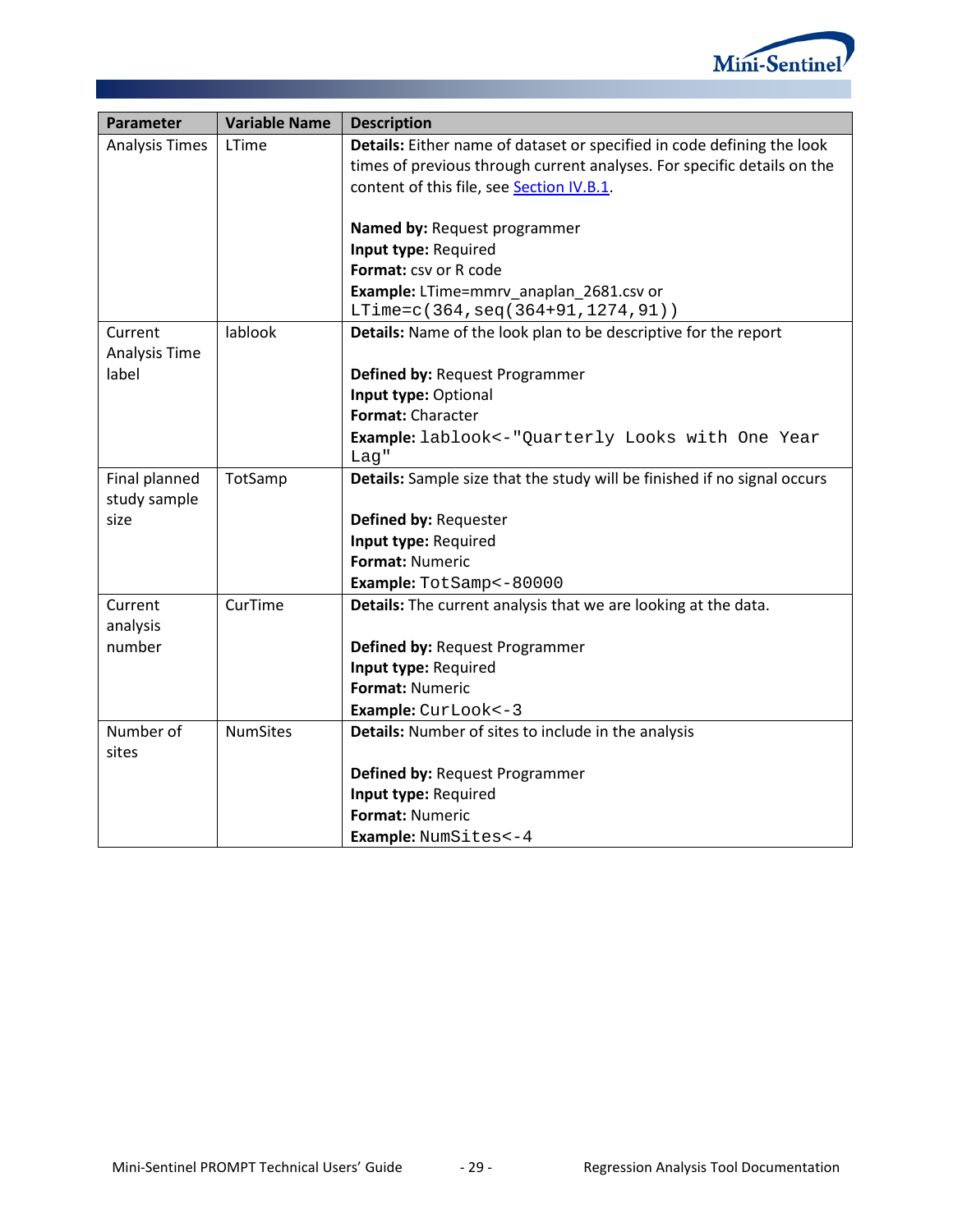

| Parameter           | <b>Variable Name</b> | <b>Description</b>                                                       |
|---------------------|----------------------|--------------------------------------------------------------------------|
| <b>Site Results</b> | dat1-                | Details: site results dataset that contains the following columns:       |
| Datasets from       | datNumSites          | analysis: indicate which analysis each row corresponds to from the       |
| SAS                 |                      | first analysis the site was included until the current look              |
|                     |                      | Time: study day of analysis                                              |
|                     |                      | N: Cumulative number of subjects observed in site 1 up to the given      |
|                     |                      | analysis                                                                 |
|                     |                      | NO: Cumulative number of unexposed subjects                              |
|                     |                      | N1: Cumulative number of exposed subjects                                |
|                     |                      | out0: Cumulative number of unexposed outcomes                            |
|                     |                      | out1: Cumulative number of exposed outcomes                              |
|                     |                      | mu0: Adjusted risk from IPTW in the unexposed group                      |
|                     |                      | mu1: Adjusted risk from IPTW in the exposed group                        |
|                     |                      | RD: Adjusted risk difference from IPTW                                   |
|                     |                      | RDvar: Estimated variance of the adjusted RD from IPTW                   |
|                     |                      | RDperm: can be NULL or if permutation dataset has already been run       |
|                     |                      | will be a matrix with each column corresponding to first analysis of the |
|                     |                      | site up to the last planned analysis and each row corresponding to a     |
|                     |                      | single permutation estimated risk difference.                            |
|                     |                      | RDpermvar: can be NULL or if permutation dataset has already been        |
|                     |                      | run will be a matrix with each column corresponding to first analysis of |
|                     |                      | the site up to the last planned analysis and each row corresponding to   |
|                     |                      | a single permutation estimated risk difference variance.                 |
|                     |                      |                                                                          |
|                     |                      | Named by: Request programmer                                             |
|                     |                      | Input type: Required                                                     |
|                     |                      | Format: CSV                                                              |
| <b>Site Names</b>   | sitename             | Details: Names of dpsite ids length of number of dat1-dat??              |
|                     |                      |                                                                          |
|                     |                      | Defined by: Request Programmer                                           |
|                     |                      | Input type: Required                                                     |
|                     |                      | Format: Character Vector                                                 |
|                     |                      | Example: sitename=c("hmghc","huos","kpnc","kpnw")                        |
| Site Labels for     | sitelab              | Details: Names of the sites to be used to make the report based on       |
| report              |                      | Sentinel crosswalk.                                                      |
|                     |                      |                                                                          |
|                     |                      | Defined by: Request Programmer                                           |
|                     |                      | Input type: Optional                                                     |
|                     |                      | <b>Format: Numeric Vector</b>                                            |
|                     |                      | Example: $sitelab=c(1,2,3,4)$                                            |
| Shape of the        | boundshape           | Details: Shape of the sequential monitoring boundary                     |
| sequential          |                      |                                                                          |
| monitoring          |                      | Defined by: Request Programmer                                           |
| boundary            |                      | Input type: Required                                                     |
|                     |                      | Format: character ("Fleming" or "Pocock"                                 |
|                     |                      | Example: boundshape<-"Pocock"                                            |